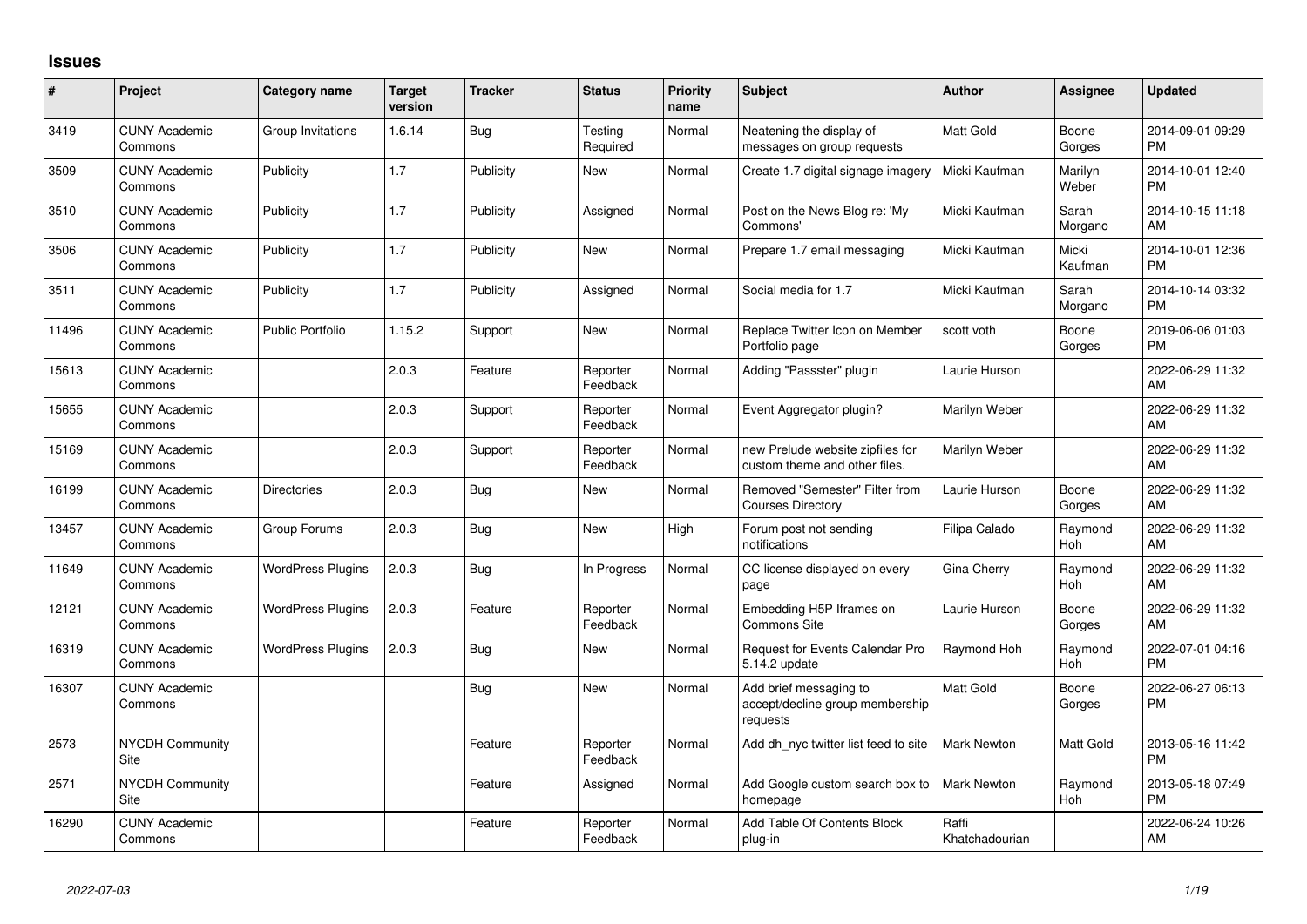| ∦     | Project                                                                 | Category name | <b>Target</b><br>version | <b>Tracker</b> | <b>Status</b>        | <b>Priority</b><br>name | <b>Subject</b>                                                       | Author                  | <b>Assignee</b>     | <b>Updated</b>                |
|-------|-------------------------------------------------------------------------|---------------|--------------------------|----------------|----------------------|-------------------------|----------------------------------------------------------------------|-------------------------|---------------------|-------------------------------|
| 2574  | <b>NYCDH Community</b><br>Site                                          |               |                          | Feature        | Assigned             | Normal                  | Add Way to Upload Files to<br>Groups                                 | <b>Mark Newton</b>      | Raymond<br>Hoh      | 2013-05-18 07:46<br><b>PM</b> |
| 15370 | <b>CUNY Academic</b><br>Commons                                         |               |                          | Support        | Reporter<br>Feedback | Normal                  | All-in-One Event Calendar?                                           | Marilyn Weber           |                     | 2022-02-17 11:03<br>AM        |
| 16294 | <b>CUNY Academic</b><br>Commons                                         |               |                          | Bug            | <b>New</b>           | Urgent                  | CAC is down                                                          | Raffi<br>Khatchadourian |                     | 2022-06-27 02:00<br><b>PM</b> |
| 14936 | <b>CUNY Academic</b><br>Commons                                         |               |                          | <b>Bug</b>     | <b>New</b>           | Normal                  | Commons websites blocked by<br>SPS campus network                    | Laurie Hurson           |                     | 2021-11-03 03:57<br><b>PM</b> |
| 12062 | AD/O365 Transition<br>from NonMatric to<br><b>Matriculated Students</b> |               |                          | Feature        | In Progress          | Normal                  | create solution and console<br>project                               | Emilio Rodriguez        | Emilio<br>Rodriguez | 2019-11-12 03:56<br><b>PM</b> |
| 15260 | <b>CUNY Academic</b><br>Commons                                         |               |                          | Support        | Reporter<br>Feedback | Normal                  | Diacritical markings   European<br><b>Stages</b>                     | Marilyn Weber           |                     | 2022-02-04 08:16<br>AM        |
| 14940 | <b>CUNY Academic</b><br>Commons                                         |               |                          | <b>Bug</b>     | <b>New</b>           | Normal                  | Discrepancy between Commons<br>profile "sites" and actual # of sites | Laurie Hurson           |                     | 2021-11-08 11:09<br>AM        |
| 15565 | <b>CUNY Academic</b><br>Commons                                         |               |                          | Support        | New                  | Normal                  | Events - send updates to an email<br>listserv                        | Marilyn Weber           |                     | 2022-03-10 01:06<br><b>PM</b> |
| 14792 | <b>CUNY Academic</b><br>Commons                                         |               |                          | Bug            | <b>New</b>           | Normal                  | Inconsistent email notifications<br>from gravity forms               | Raffi<br>Khatchadourian |                     | 2021-10-04 01:50<br><b>PM</b> |
| 2577  | <b>NYCDH Community</b><br>Site                                          |               |                          | Feature        | Assigned             | Low                     | Investigate Potential to Add Links<br>to the Forum                   | <b>Mark Newton</b>      | Alex Gil            | 2013-05-16 09:40<br><b>PM</b> |
| 2618  | NYCDH Community<br>Site                                                 |               |                          | Bug            | Assigned             | Low                     | Mark blogs as spam when created<br>by users marked as spam           | Matt Gold               | Boone<br>Gorges     | 2013-06-09 11:38<br><b>PM</b> |
| 15757 | <b>CUNY Academic</b><br>Commons                                         |               |                          | Bug            | <b>New</b>           | Normal                  | Members # do not match                                               | Laurie Hurson           |                     | 2022-03-30 04:52<br><b>PM</b> |
| 8992  | NYCDH Community<br>Site                                                 |               |                          | <b>Bug</b>     | Assigned             | Normal                  | Multiple RBE error reports                                           | <b>Matt Gold</b>        | Raymond<br>Hoh      | 2017-12-11 05:43<br><b>PM</b> |
| 11968 | JustPublics@365<br>MediaCamp                                            |               |                          | Feature        | <b>New</b>           | Normal                  | Nanoscience Retractable Display<br>Unit                              | Donald Cherry           | Bonnie<br>Eissner   | 2021-02-19 08:50<br>AM        |
| 15045 | <b>CUNY Academic</b><br>Commons                                         |               |                          | Support        | New                  | Normal                  | no result for KCeL in the search<br>box on the commons               | Marilyn Weber           |                     | 2021-12-10 11:29<br>AM        |
| 15685 | <b>CUNY Academic</b><br>Commons                                         |               |                          | Support        | <b>New</b>           | High                    | problem with chrome?                                                 | Marilyn Weber           |                     | 2022-04-25 03:40<br><b>PM</b> |
| 16110 | <b>CUNY Academic</b><br>Commons                                         |               |                          | Support        | Reporter<br>Feedback | Normal                  | remove Creative Commons<br>license from pages?                       | Marilyn Weber           | Raymond<br>Hoh      | 2022-05-17 06:11<br><b>PM</b> |
| 16099 | <b>CUNY Academic</b><br>Commons                                         |               |                          | Support        | Reporter<br>Feedback | Normal                  | request for Newsletter Glue                                          | Marilyn Weber           |                     | 2022-05-13 12:14<br><b>PM</b> |
| 2576  | <b>NYCDH Community</b><br>Site                                          |               |                          | Bug            | Hold                 | Low                     | Test Next Button in Javascript<br><b>Tutorial Under Activities</b>   | <b>Mark Newton</b>      | Alex Gil            | 2013-05-18 02:55<br><b>PM</b> |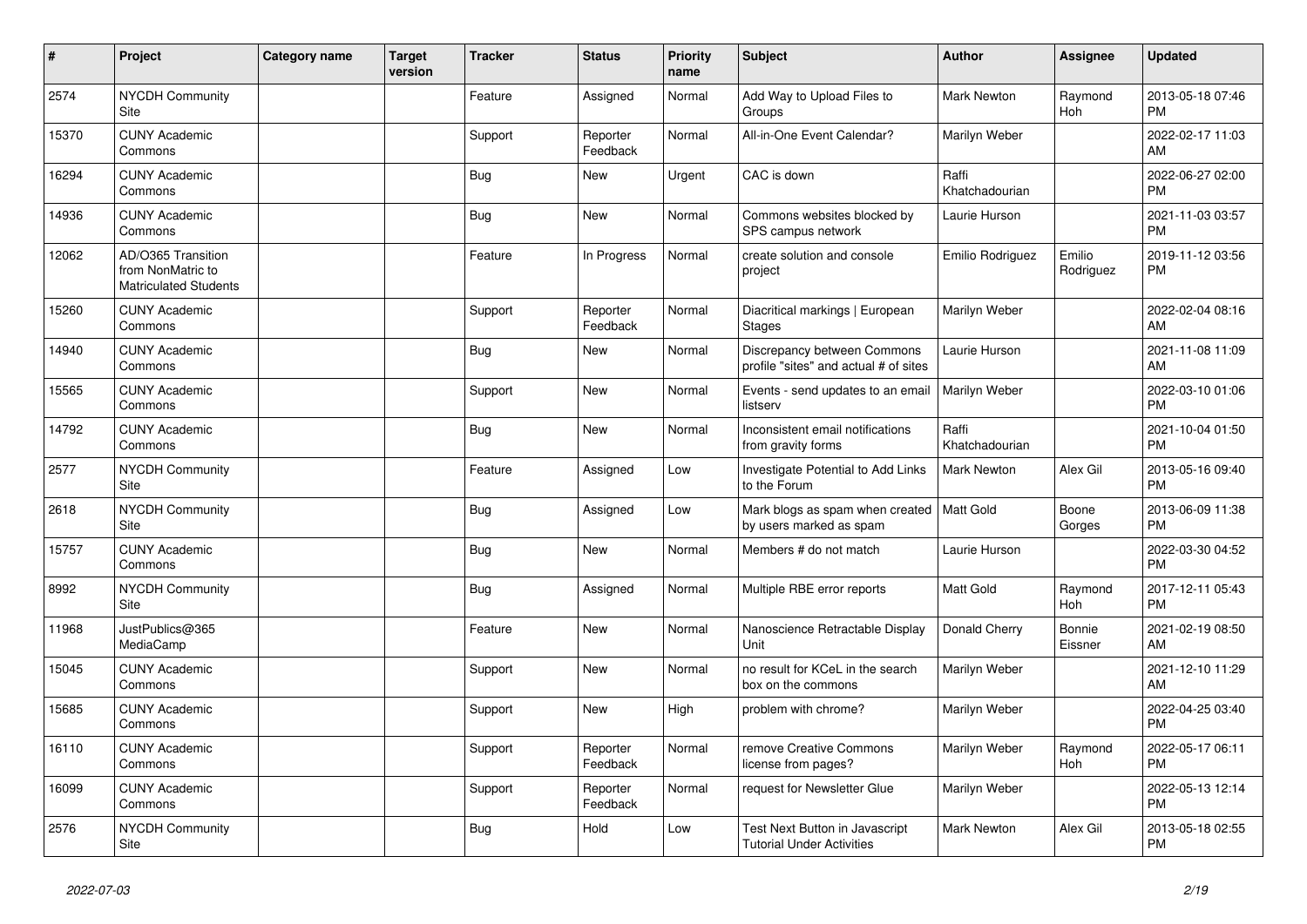| #     | Project                         | <b>Category name</b>           | <b>Target</b><br>version | <b>Tracker</b> | <b>Status</b>        | <b>Priority</b><br>name | <b>Subject</b>                                                                             | <b>Author</b>           | <b>Assignee</b> | <b>Updated</b>                |
|-------|---------------------------------|--------------------------------|--------------------------|----------------|----------------------|-------------------------|--------------------------------------------------------------------------------------------|-------------------------|-----------------|-------------------------------|
| 16318 | <b>CUNY Academic</b><br>Commons |                                |                          | Bug            | New                  | Normal                  | Unable to Access block editor or<br>embed YouTube videos in new<br>pages, in one site only | <b>Syelle Graves</b>    |                 | 2022-07-01 06:53<br><b>PM</b> |
| 14784 | <b>CUNY Academic</b><br>Commons |                                |                          | Support        | Reporter<br>Feedback | Normal                  | User report of logo problem when<br>using Customizer theme                                 | Marilyn Weber           |                 | 2021-09-17 10:25<br>AM        |
| 14908 | <b>CUNY Academic</b><br>Commons | Performance                    |                          | <b>Bug</b>     | New                  | Normal                  | Stale object cache on cdev                                                                 | Raymond Hoh             | Boone<br>Gorges | 2021-12-07 09:45<br>AM        |
| 16177 | <b>CUNY Academic</b><br>Commons | Reply By Email                 |                          | Bug            | New                  | Normal                  | Switch to Inbound mode for RBE                                                             | Raymond Hoh             | Raymond<br>Hoh  | 2022-05-30 04:32<br><b>PM</b> |
| 16255 | <b>CUNY Academic</b><br>Commons | WordPress (misc)               |                          | Bug            | <b>New</b>           | Normal                  | Need to define 'MULTISITE'<br>constant in wp-config.php                                    | Raymond Hoh             |                 | 2022-06-19 09:31<br>AM        |
| 16245 | <b>CUNY Academic</b><br>Commons | WordPress (misc)               |                          | Bug            | Reporter<br>Feedback | Normal                  | Save Button missing on<br><b>WordPress Profile page</b>                                    | scott voth              | Raymond<br>Hoh  | 2022-06-16 03:09<br>PM        |
| 15767 | <b>CUNY Academic</b><br>Commons | WordPress (misc)               |                          | Support        | New                  | Normal                  | Site loading slowly                                                                        | scott voth              | Boone<br>Gorges | 2022-04-04 08:56<br><b>PM</b> |
| 15516 | <b>CUNY Academic</b><br>Commons | <b>WordPress Plugins</b>       |                          | Bug            | Reporter<br>Feedback | Normal                  | Can't publish or save draft of post<br>on wordpress.com                                    | Raffi<br>Khatchadourian | Raymond<br>Hoh  | 2022-03-02 05:52<br><b>PM</b> |
| 16314 | <b>CUNY Academic</b><br>Commons | <b>WordPress Plugins</b>       |                          | Feature        | <b>New</b>           | Normal                  | Install Multicollab plug-in?                                                               | Raffi<br>Khatchadourian |                 | 2022-06-29 03:44<br><b>PM</b> |
| 15883 | <b>CUNY Academic</b><br>Commons |                                | 2.1.0                    | Feature        | New                  | Normal                  | Release BPGES update                                                                       | Boone Gorges            | Boone<br>Gorges | 2022-05-26 10:39<br><b>AM</b> |
| 10439 | <b>CUNY Academic</b><br>Commons | Design                         | 2.1.0                    | Design/UX      | <b>New</b>           | Normal                  | Create Style Guide for Commons                                                             | Sonja Leix              | Sara Cannon     | 2022-06-28 01:43<br><b>PM</b> |
| 13891 | <b>CUNY Academic</b><br>Commons | Internal Tools and<br>Workflow | 2.1.0                    | Feature        | <b>New</b>           | Normal                  | Migrate automated linting to<br>GitHub Actions                                             | Boone Gorges            | Jeremy Felt     | 2022-06-29 11:13<br>AM        |
| 15194 | <b>CUNY Academic</b><br>Commons | Internal Tools and<br>Workflow | 2.1.0                    | Feature        | New                  | Normal                  | PHPCS sniff for un-restored<br>switch to blog() calls                                      | Boone Gorges            | Jeremy Felt     | 2022-05-26 10:45<br>AM        |
| 13946 | <b>CUNY Academic</b><br>Commons | <b>WordPress Plugins</b>       | 2.1.0                    | Support        | Assigned             | Normal                  | <b>Custom Embed handler For</b><br>OneDrive files                                          | scott voth              | Raymond<br>Hoh  | 2022-05-26 10:46<br><b>AM</b> |
| 9207  | <b>CUNY Academic</b><br>Commons |                                | Future<br>release        | Support        | Reporter<br>Feedback | Normal                  | display dashboards made in<br>Tableau?                                                     | Marilyn Weber           | Boone<br>Gorges | 2018-04-10 10:42<br>AM        |
| 16092 | <b>CUNY Academic</b><br>Commons |                                | Future<br>release        | Feature        | Hold                 | Normal                  | Don't show main site in Site<br>search results                                             | Boone Gorges            | Boone<br>Gorges | 2022-05-17 03:12<br><b>PM</b> |
| 11131 | <b>CUNY Academic</b><br>Commons |                                | Future<br>release        | Feature        | Reporter<br>Feedback | Normal                  | Image Annotation Plugins                                                                   | Laurie Hurson           |                 | 2019-02-26 11:33<br><b>AM</b> |
| 11392 | <b>CUNY Academic</b><br>Commons |                                | Future<br>release        | Bug            | <b>New</b>           | Normal                  | Migrate users away from<br><b>StatPress</b>                                                | Boone Gorges            |                 | 2019-04-23 03:53<br><b>PM</b> |
| 10368 | <b>CUNY Academic</b><br>Commons |                                | Future<br>release        | Feature        | Assigned             | Normal                  | Use ORCID data to populate<br>academic profile page                                        | Stephen Francoeur       | Boone<br>Gorges | 2018-09-25 01:53<br>PM        |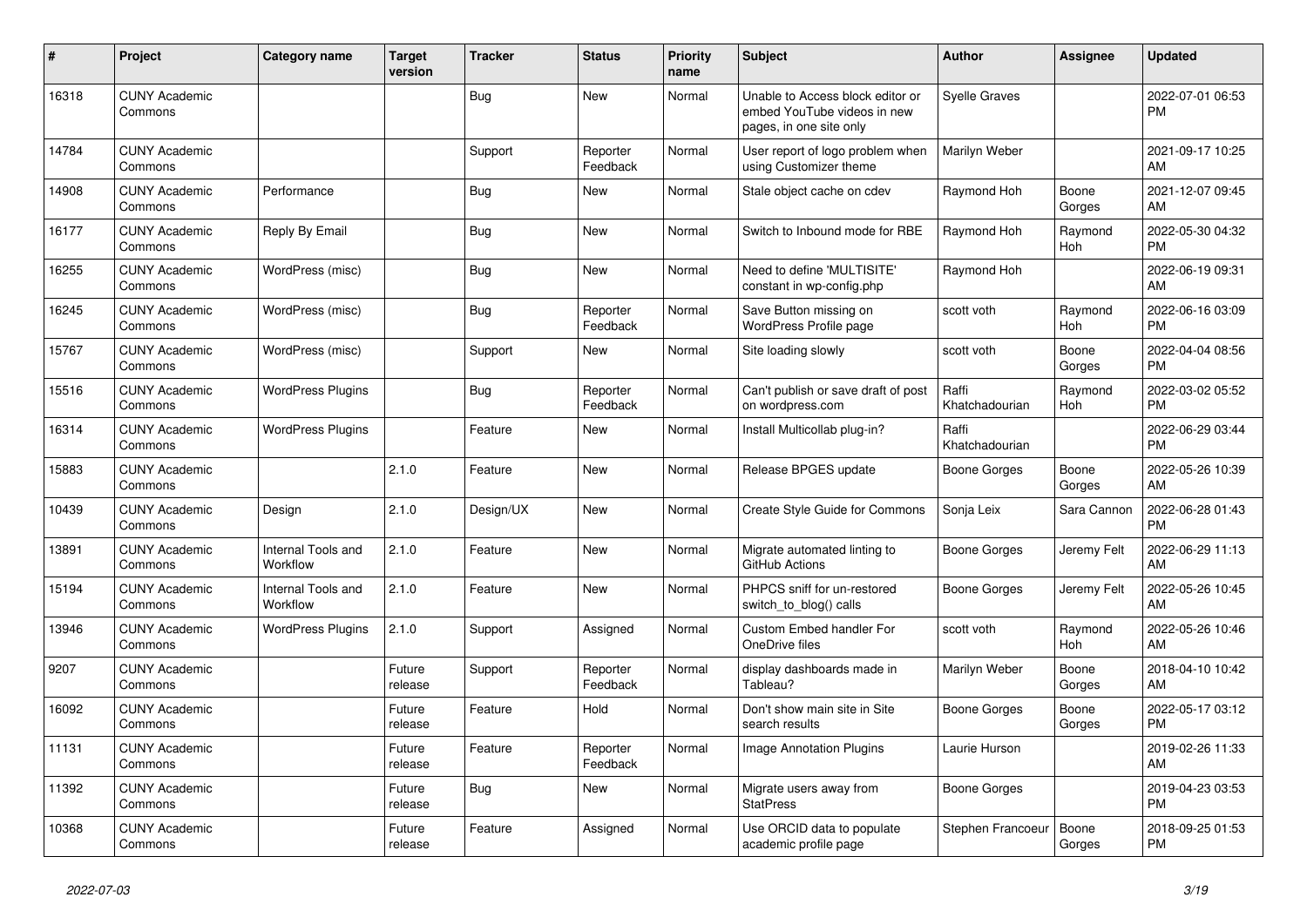| #     | Project                         | <b>Category name</b>      | <b>Target</b><br>version | <b>Tracker</b> | <b>Status</b> | <b>Priority</b><br>name | <b>Subject</b>                                                                            | Author             | Assignee            | <b>Updated</b>                |
|-------|---------------------------------|---------------------------|--------------------------|----------------|---------------|-------------------------|-------------------------------------------------------------------------------------------|--------------------|---------------------|-------------------------------|
| 8900  | <b>CUNY Academic</b><br>Commons | Accessibility             | Future<br>release        | Feature        | Assigned      | Normal                  | Look into tools to enforce<br>accessibility in WP environment                             | <b>Matt Gold</b>   | Boone<br>Gorges     | 2022-04-26 11:59<br>AM        |
| 8901  | <b>CUNY Academic</b><br>Commons | Accessibility             | Future<br>release        | Feature        | Assigned      | Normal                  | Theme analysis for accessibility                                                          | <b>Matt Gold</b>   | Boone<br>Gorges     | 2022-04-26 11:59<br>AM        |
| 5581  | <b>CUNY Academic</b><br>Commons | Analytics                 | Future<br>release        | Feature        | Assigned      | Normal                  | Explore alternatives to Google<br>Analytics                                               | <b>Matt Gold</b>   | Valerie<br>Townsend | 2020-04-17 03:12<br><b>PM</b> |
| 1460  | <b>CUNY Academic</b><br>Commons | Analytics                 | Future<br>release        | Feature        | Assigned      | Normal                  | Update System Report                                                                      | <b>Brian Foote</b> | Boone<br>Gorges     | 2015-11-09 06:13<br>PM.       |
| 7022  | <b>CUNY Academic</b><br>Commons | Announcements             | Future<br>release        | Bug            | New           | Normal                  | Sitewide announcements should<br>be displayed on, and dismissable<br>from, mapped domains | Boone Gorges       | Boone<br>Gorges     | 2018-03-22 10:18<br>AM        |
| 4635  | <b>CUNY Academic</b><br>Commons | Authentication            | Future<br>release        | Feature        | New           | Normal                  | Allow non-WP authentication                                                               | Boone Gorges       | Sonja Leix          | 2019-03-01 02:05<br><b>PM</b> |
| 9720  | <b>CUNY Academic</b><br>Commons | Authentication            | Future<br>release        | Feature        | New           | Normal                  | The Commons should be an<br>oAuth provider                                                | Boone Gorges       |                     | 2019-03-01 02:04<br><b>PM</b> |
| 5691  | <b>CUNY Academic</b><br>Commons | <b>Blogs (BuddyPress)</b> | Future<br>release        | Bug            | Assigned      | High                    | Differing numbers on Sites display                                                        | <b>Matt Gold</b>   | Raymond<br>Hoh      | 2016-06-13 01:37<br><b>PM</b> |
| 6078  | <b>CUNY Academic</b><br>Commons | Blogs (BuddyPress)        | Future<br>release        | Feature        | New           | Normal                  | <b>Explore Adding Network Blog</b><br>Metadata Plugin                                     | Luke Waltzer       | Luke Waltzer        | 2016-10-11 10:29<br><b>PM</b> |
| 8835  | <b>CUNY Academic</b><br>Commons | <b>Blogs (BuddyPress)</b> | Future<br>release        | Feature        | New           | Normal                  | Extend cuny.is shortlinks to sites                                                        | Luke Waltzer       | Boone<br>Gorges     | 2022-04-26 11:59<br>AM        |
| 8836  | <b>CUNY Academic</b><br>Commons | <b>Blogs (BuddyPress)</b> | Future<br>release        | Feature        | Assigned      | Normal                  | Redesign site launch process                                                              | <b>Matt Gold</b>   | Boone<br>Gorges     | 2019-10-03 02:49<br><b>PM</b> |
| 554   | <b>CUNY Academic</b><br>Commons | BuddyPress (misc)         | Future<br>release        | Feature        | Assigned      | Normal                  | Add Trackback notifications to<br>site-wide activity feed                                 | <b>Matt Gold</b>   | Boone<br>Gorges     | 2015-11-09 06:19<br><b>PM</b> |
| 11243 | <b>CUNY Academic</b><br>Commons | BuddyPress (misc)         | Future<br>release        | Bug            | New           | Normal                  | Audit bp-custom.php                                                                       | Raymond Hoh        | Raymond<br>Hoh      | 2022-04-26 11:59<br>AM        |
| 635   | <b>CUNY Academic</b><br>Commons | <b>BuddyPress (misc)</b>  | Future<br>release        | Feature        | Assigned      | Normal                  | Big Blue Button -<br>Videoconferencing in Groups and<br><b>Blogs</b>                      | <b>Matt Gold</b>   | Boone<br>Gorges     | 2011-03-14 03:24<br><b>PM</b> |
| 7624  | <b>CUNY Academic</b><br>Commons | <b>BuddyPress</b> (misc)  | Future<br>release        | Design/UX      | New           | Normal                  | <b>BP Notifications</b>                                                                   | Luke Waltzer       | Paige Dupont        | 2017-02-08 10:43<br><b>PM</b> |
| 599   | <b>CUNY Academic</b><br>Commons | <b>BuddyPress (misc)</b>  | Future<br>release        | Feature        | Assigned      | Normal                  | Consider adding rating plugins for<br>BuddyPress/BBPress                                  | <b>Matt Gold</b>   | Boone<br>Gorges     | 2011-08-22 06:50<br>PM        |
| 500   | <b>CUNY Academic</b><br>Commons | BuddyPress (misc)         | Future<br>release        | Feature        | Assigned      | Normal                  | <b>Export Group Data</b>                                                                  | Matt Gold          | Boone<br>Gorges     | 2010-12-19 12:09<br><b>PM</b> |
| 310   | <b>CUNY Academic</b><br>Commons | BuddyPress (misc)         | Future<br>release        | Feature        | Assigned      | Low                     | Friend Request Email                                                                      | Matt Gold          | Samantha<br>Raddatz | 2015-11-09 05:08<br><b>PM</b> |
| 435   | <b>CUNY Academic</b><br>Commons | BuddyPress (misc)         | Future<br>release        | Feature        | Assigned      | Normal                  | Include Avatar Images in Forum<br><b>Post Notification Emails</b>                         | Matt Gold          | Boone<br>Gorges     | 2010-12-08 12:40<br>PM        |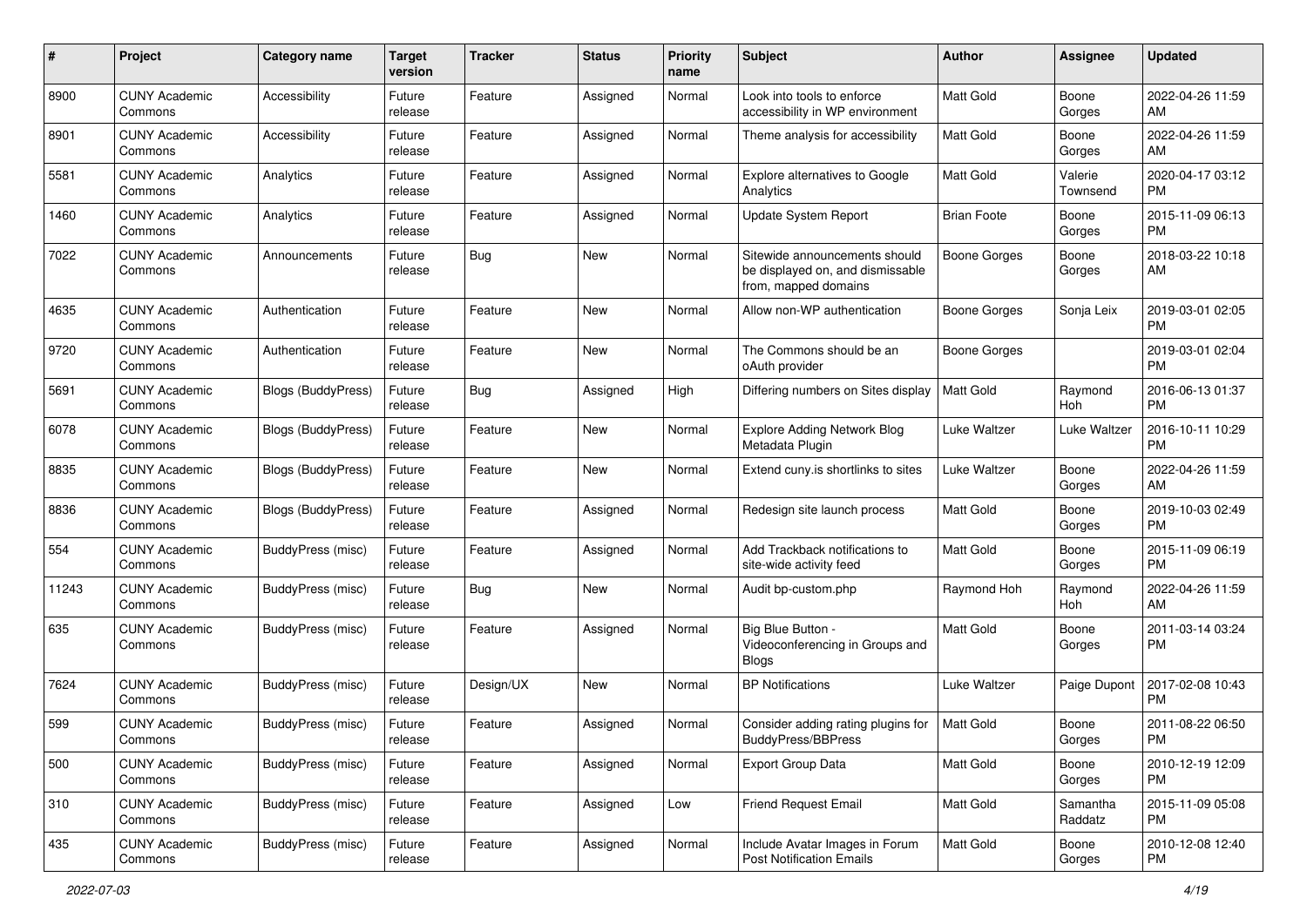| $\#$  | Project                         | <b>Category name</b>   | Target<br>version | <b>Tracker</b> | <b>Status</b> | Priority<br>name | <b>Subject</b>                                              | <b>Author</b>       | <b>Assignee</b>     | <b>Updated</b>                |
|-------|---------------------------------|------------------------|-------------------|----------------|---------------|------------------|-------------------------------------------------------------|---------------------|---------------------|-------------------------------|
| 377   | <b>CUNY Academic</b><br>Commons | BuddyPress (misc)      | Future<br>release | Feature        | Assigned      | Normal           | Like buttons                                                | <b>Matt Gold</b>    | Boone<br>Gorges     | 2010-11-16 05:13<br><b>PM</b> |
| 58    | <b>CUNY Academic</b><br>Commons | BuddyPress (misc)      | Future<br>release | Feature        | Assigned      | Low              | Make member search sortable by<br>last name                 | Roberta Brody       | Boone<br>Gorges     | 2010-08-26 02:38<br><b>PM</b> |
| 2325  | <b>CUNY Academic</b><br>Commons | BuddyPress (misc)      | Future<br>release | Feature        | Assigned      | Low              | Profile should have separate fields<br>for first/last names | local admin         | Boone<br>Gorges     | 2015-11-09 06:09<br><b>PM</b> |
| 1423  | <b>CUNY Academic</b><br>Commons | BuddyPress (misc)      | Future<br>release | Feature        | Assigned      | Low              | Show an avatar for pingback<br>comment activity items       | Boone Gorges        | Tahir Butt          | 2016-10-24 12:03<br><b>PM</b> |
| 4226  | <b>CUNY Academic</b><br>Commons | <b>BuddyPress Docs</b> | Future<br>release | Design/UX      | <b>New</b>    | Normal           | Add option to connect a Doc with<br>a Group                 | Samantha Raddatz    | Samantha<br>Raddatz | 2015-09-09 04:08<br><b>PM</b> |
| 2523  | <b>CUNY Academic</b><br>Commons | <b>BuddyPress Docs</b> | Future<br>release | Feature        | Assigned      | Normal           | Allow Users to Upload Images to<br><b>BP</b> Docs           | Matt Gold           | Boone<br>Gorges     | 2015-11-09 06:14<br><b>PM</b> |
| 618   | <b>CUNY Academic</b><br>Commons | <b>BuddyPress Docs</b> | Future<br>release | Feature        | Assigned      | Normal           | <b>BuddyPress Docs: export formats</b>                      | Boone Gorges        | Boone<br>Gorges     | 2015-11-09 05:38<br><b>PM</b> |
| 1417  | <b>CUNY Academic</b><br>Commons | <b>BuddyPress Docs</b> | Future<br>release | Feature        | Assigned      | Low              | <b>Bulk actions for BuddyPress Docs</b>                     | <b>Boone Gorges</b> | Boone<br>Gorges     | 2016-10-17 10:41<br><b>PM</b> |
| 1422  | <b>CUNY Academic</b><br>Commons | <b>BuddyPress Docs</b> | Future<br>release | Feature        | Assigned      | Normal           | Make "created Doc" activity icons<br>non-mini               | Boone Gorges        | Boone<br>Gorges     | 2015-11-09 05:48<br><b>PM</b> |
| 6389  | <b>CUNY Academic</b><br>Commons | <b>BuddyPress Docs</b> | Future<br>release | Feature        | <b>New</b>    | Low              | Make Discussion Area Visible<br>When Editing a Doc          | Luke Waltzer        | Boone<br>Gorges     | 2016-10-21 04:16<br><b>PM</b> |
| 1744  | <b>CUNY Academic</b><br>Commons | <b>BuddyPress Docs</b> | Future<br>release | Feature        | Assigned      | Normal           | Spreadsheet-style Docs                                      | Boone Gorges        | Boone<br>Gorges     | 2015-11-09 06:13<br><b>PM</b> |
| 519   | <b>CUNY Academic</b><br>Commons | <b>BuddyPress Docs</b> | Future<br>release | Feature        | Assigned      | Low              | TOC for individual docs - for new<br>BP "wiki-like" plugin  | scott voth          | Boone<br>Gorges     | 2015-11-09 05:54<br><b>PM</b> |
| 13466 | <b>CUNY Academic</b><br>Commons | Cavalcade              | Future<br>release | Feature        | New           | Normal           | Automated cleanup for duplicate<br>Cavalcade tasks          | Boone Gorges        | Boone<br>Gorges     | 2020-10-13 05:24<br><b>PM</b> |
| 11789 | <b>CUNY Academic</b><br>Commons | Courses                | Future<br>release | Feature        | New           | Normal           | Ability to remove item from<br>Courses list                 | Laurie Hurson       | Sonja Leix          | 2019-09-24 12:28<br><b>PM</b> |
| 10226 | <b>CUNY Academic</b><br>Commons | Courses                | Future<br>release | Feature        | New           | Normal           | Add "My Courses" to drop down<br>list                       | scott voth          | Boone<br>Gorges     | 2021-11-19 12:42<br><b>PM</b> |
| 2754  | <b>CUNY Academic</b><br>Commons | Design                 | Future<br>release | Feature        | Assigned      | Normal           | Determine strategy for CAC logo<br>handling in top header   | Micki Kaufman       | Chris Stein         | 2015-01-05 08:53<br><b>PM</b> |
| 860   | <b>CUNY Academic</b><br>Commons | Design                 | Future<br>release | Design/UX      | Assigned      | Normal           | <b>Standardize Button Treatment</b><br>Across the Commons   | Chris Stein         | Chris Stein         | 2014-05-01 09:45<br>AM        |
| 4225  | <b>CUNY Academic</b><br>Commons | DiRT Integration       | Future<br>release | Design/UX      | New           | Normal           | Add information to DIRT page (in<br>Create a Group)         | Samantha Raddatz    | Matt Gold           | 2015-06-26 03:14<br><b>PM</b> |
| 14496 | <b>CUNY Academic</b><br>Commons | Domain Mapping         | Future<br>release | Bug            | <b>New</b>    | Normal           | Mapped domain SSO uses<br>third-party cookies               | Raymond Hoh         | Raymond<br>Hoh      | 2021-05-24 04:03<br><b>PM</b> |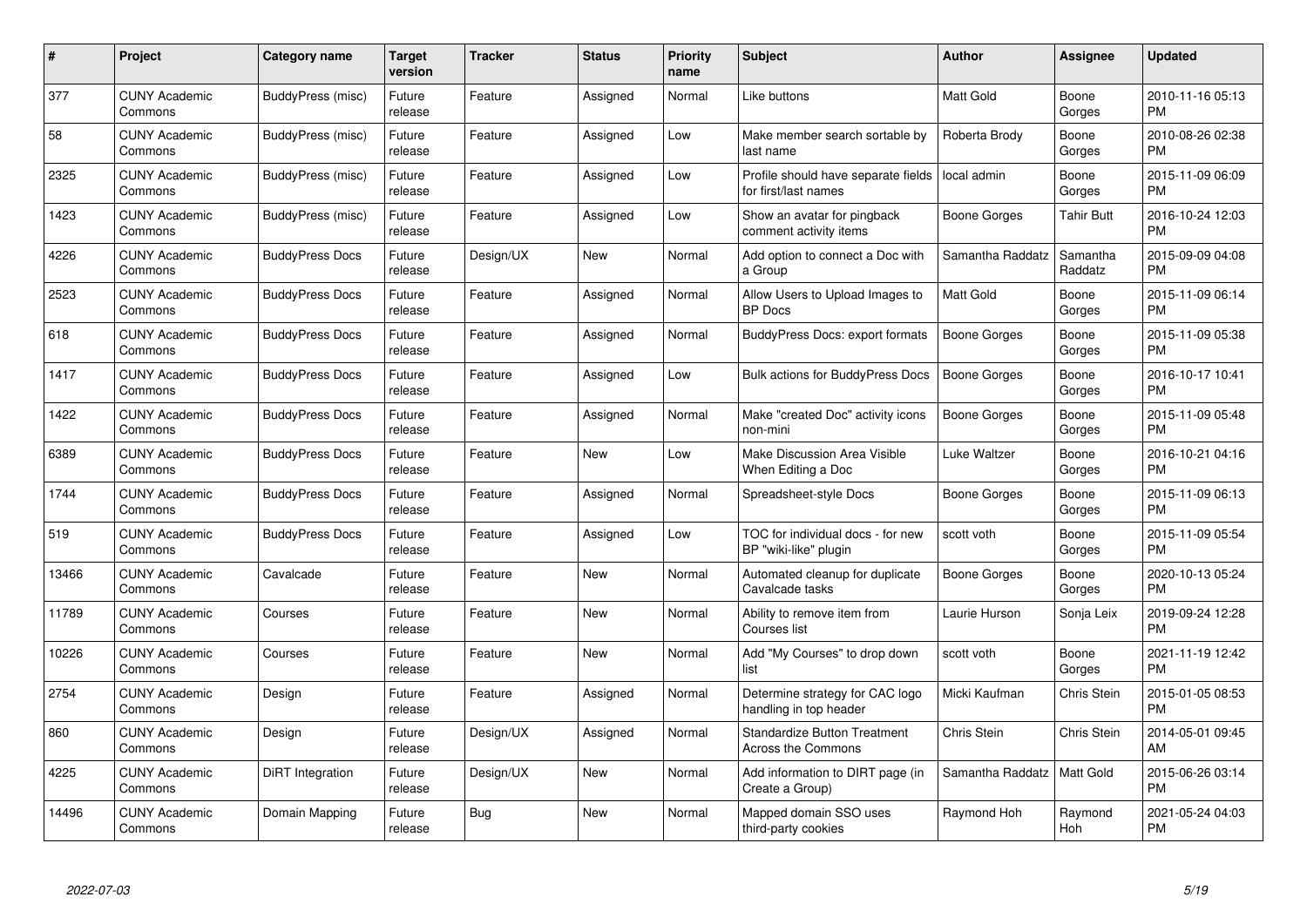| #     | Project                         | <b>Category name</b>       | <b>Target</b><br>version | <b>Tracker</b> | <b>Status</b>        | <b>Priority</b><br>name | <b>Subject</b>                                                                      | <b>Author</b>       | <b>Assignee</b> | <b>Updated</b>                |
|-------|---------------------------------|----------------------------|--------------------------|----------------|----------------------|-------------------------|-------------------------------------------------------------------------------------|---------------------|-----------------|-------------------------------|
| 1167  | <b>CUNY Academic</b><br>Commons | <b>Email Invitations</b>   | Future<br>release        | Feature        | <b>New</b>           | Low                     | Allow email invitations to be resent   Boone Gorges                                 |                     | Boone<br>Gorges | 2015-11-12 12:53<br>AM        |
| 1165  | <b>CUNY Academic</b><br>Commons | <b>Email Invitations</b>   | Future<br>release        | Feature        | Assigned             | Low                     | Allow saved lists of invitees under<br>Send Invites                                 | <b>Boone Gorges</b> | Boone<br>Gorges | 2015-11-09 06:03<br><b>PM</b> |
| 1166  | <b>CUNY Academic</b><br>Commons | <b>Email Invitations</b>   | Future<br>release        | Feature        | New                  | Low                     | Better organizational tools for Sent<br>Invites                                     | Boone Gorges        | Boone<br>Gorges | 2015-11-09 06:02<br><b>PM</b> |
| 5992  | <b>CUNY Academic</b><br>Commons | <b>Email Notifications</b> | Future<br>release        | Feature        | New                  | Normal                  | Changing the From line of<br>autogenerated blog emails                              | Marilyn Weber       |                 | 2018-09-27 05:19<br><b>PM</b> |
| 333   | <b>CUNY Academic</b><br>Commons | <b>Email Notifications</b> | Future<br>release        | Feature        | Assigned             | Low                     | Delay Forum Notification Email<br>Delivery Until After Editing Period<br>Ends       | <b>Matt Gold</b>    | Raymond<br>Hoh  | 2015-11-09 06:01<br><b>PM</b> |
| 12042 | <b>CUNY Academic</b><br>Commons | <b>Email Notifications</b> | Future<br>release        | Feature        | <b>New</b>           | Normal                  | Improved error logging for BPGES<br>send queue                                      | <b>Boone Gorges</b> | Boone<br>Gorges | 2021-11-19 12:25<br><b>PM</b> |
| 11971 | <b>CUNY Academic</b><br>Commons | <b>Email Notifications</b> | Future<br>release        | Bug            | Reporter<br>Feedback | Low                     | Pictures obscured in emailed post<br>notifications                                  | Marilyn Weber       | Raymond<br>Hoh  | 2019-11-21 01:14<br><b>PM</b> |
| 15604 | <b>CUNY Academic</b><br>Commons | <b>Email Notifications</b> | Future<br>release        | Feature        | Assigned             | Normal                  | <b>Restructure Commons Group</b><br><b>Digest Email Messages</b>                    | <b>Matt Gold</b>    | Boone<br>Gorges | 2022-05-26 10:45<br>AM        |
| 5016  | <b>CUNY Academic</b><br>Commons | Events                     | Future<br>release        | Feature        | Assigned             | Low                     | Allow comments to be posted on<br>events                                            | <b>Matt Gold</b>    | Raymond<br>Hoh  | 2019-03-01 02:23<br><b>PM</b> |
| 6749  | <b>CUNY Academic</b><br>Commons | Events                     | Future<br>release        | Bug            | <b>New</b>           | Low                     | BPEO iCal request can trigger<br>very large number of DB queries                    | Boone Gorges        | Raymond<br>Hoh  | 2016-11-15 10:09<br><b>PM</b> |
| 4238  | <b>CUNY Academic</b><br>Commons | Events                     | Future<br>release        | Feature        | Assigned             | Normal                  | Copy Events to Other Groups?                                                        | <b>Matt Gold</b>    | Boone<br>Gorges | 2015-07-02 10:08<br>AM        |
| 4053  | <b>CUNY Academic</b><br>Commons | Events                     | Future<br>release        | Feature        | Assigned             | Normal                  | Create new tab for past events                                                      | <b>Matt Gold</b>    | Boone<br>Gorges | 2015-05-12 02:10<br><b>PM</b> |
| 4592  | <b>CUNY Academic</b><br>Commons | Events                     | Future<br>release        | Design/UX      | <b>New</b>           | Normal                  | Event Creation - Venue Dropdown<br>Slow                                             | Samantha Raddatz    | Boone<br>Gorges | 2015-09-14 04:56<br><b>PM</b> |
| 5696  | <b>CUNY Academic</b><br>Commons | Events                     | Future<br>release        | Feature        | Assigned             | Normal                  | Events Calendar - display options<br>/ calendar aggregation                         | <b>Matt Gold</b>    | Boone<br>Gorges | 2016-10-13 11:44<br>AM        |
| 4438  | <b>CUNY Academic</b><br>Commons | Events                     | Future<br>release        | Bug            | Assigned             | Normal                  | Events Calendar - Export<br><b>Recurring Events</b>                                 | scott voth          | Daniel Jones    | 2016-05-23 04:25<br><b>PM</b> |
| 4481  | <b>CUNY Academic</b><br>Commons | Events                     | Future<br>release        | Feature        | New                  | Normal                  | Group admins/mods should have<br>the ability to unlink an event from<br>the group   | Boone Gorges        | Boone<br>Gorges | 2017-04-24 03:53<br><b>PM</b> |
| 4903  | <b>CUNY Academic</b><br>Commons | Events                     | Future<br>release        | Design/UX      | Assigned             | Normal                  | Improving visual appearance of<br>event calendars                                   | <b>Matt Gold</b>    | Boone<br>Gorges | 2016-10-13 11:51<br>AM        |
| 11531 | <b>CUNY Academic</b><br>Commons | Events                     | Future<br>release        | Feature        | <b>New</b>           | Normal                  | Main Events calendar should<br>include non-public events that<br>user has access to | scott voth          | Boone<br>Gorges | 2019-06-11 10:00<br>AM        |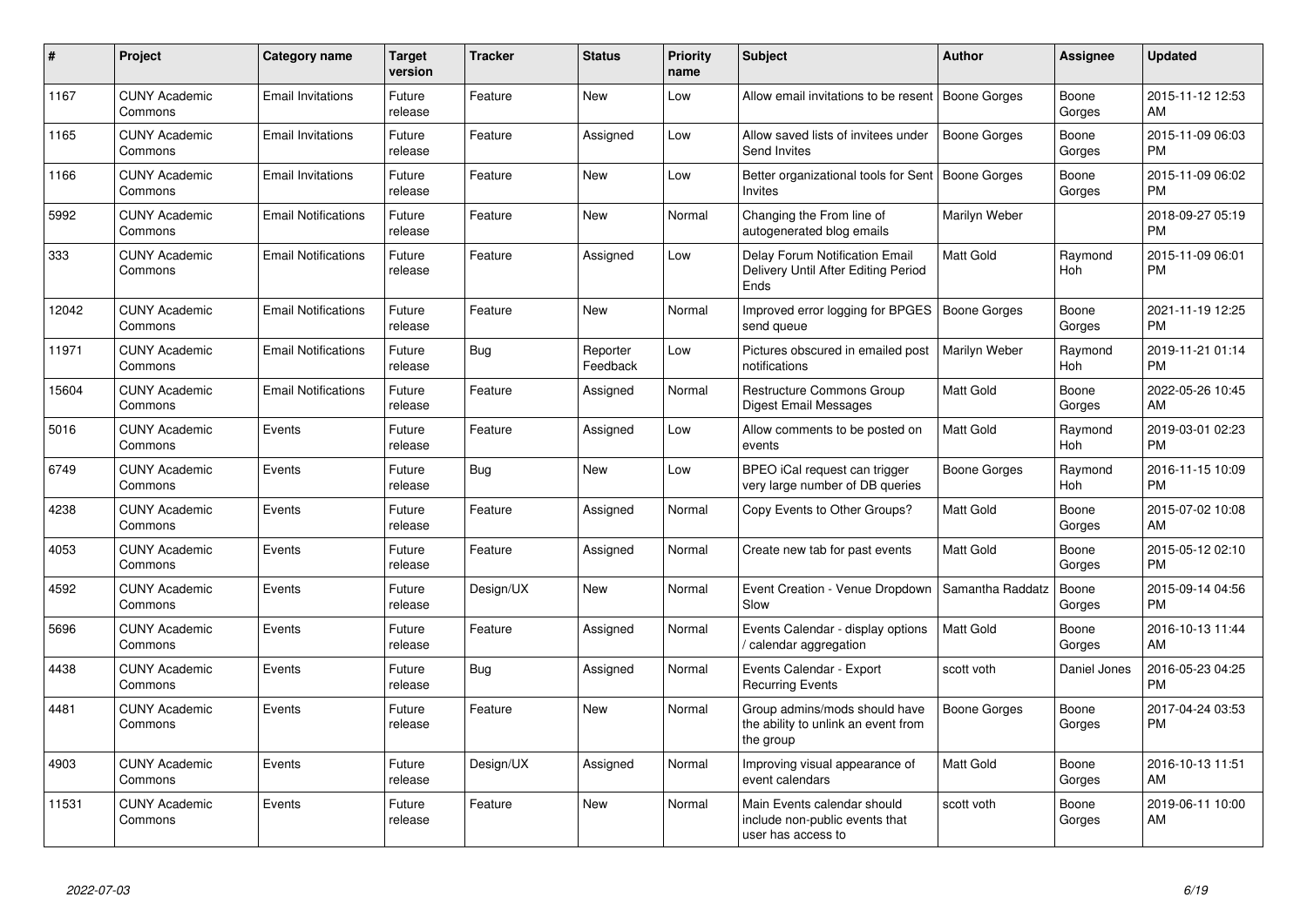| #     | Project                         | <b>Category name</b> | <b>Target</b><br>version | <b>Tracker</b> | <b>Status</b> | Priority<br>name | <b>Subject</b>                                                               | Author              | <b>Assignee</b>     | <b>Updated</b>                |
|-------|---------------------------------|----------------------|--------------------------|----------------|---------------|------------------|------------------------------------------------------------------------------|---------------------|---------------------|-------------------------------|
| 3475  | <b>CUNY Academic</b><br>Commons | Events               | Future<br>release        | Feature        | Assigned      | Normal           | Request to add plugin to<br>streamline room<br>booking/appointment booking   | Naomi Barrettara    | Boone<br>Gorges     | 2014-12-01 05:14<br>PM.       |
| 8756  | <b>CUNY Academic</b><br>Commons | Group Blogs          | Future<br>release        | Feature        | Hold          | Normal           | Connect multiple blogs to one<br>group?                                      | Matt Gold           | Boone<br>Gorges     | 2017-09-30 10:42<br>AM        |
| 3580  | <b>CUNY Academic</b><br>Commons | Group Blogs          | Future<br>release        | Feature        | New           | Normal           | Multiple blogs per group                                                     | Boone Gorges        | Boone<br>Gorges     | 2018-02-20 02:02<br><b>PM</b> |
| 653   | <b>CUNY Academic</b><br>Commons | Group Blogs          | Future<br>release        | Feature        | Assigned      | Normal           | Redesign Integration of Groups<br>and Blogs                                  | <b>Matt Gold</b>    | Samantha<br>Raddatz | 2015-11-09 05:40<br><b>PM</b> |
| 3354  | <b>CUNY Academic</b><br>Commons | <b>Group Files</b>   | Future<br>release        | Feature        | Assigned      | Low              | Allow Group Download of Multiple<br><b>Selected Files</b>                    | <b>Matt Gold</b>    | Chris Stein         | 2014-08-01 08:50<br>AM        |
| 3080  | <b>CUNY Academic</b><br>Commons | <b>Group Files</b>   | Future<br>release        | Feature        | Assigned      | Low              | Create a system to keep track of<br>file changes                             | <b>Matt Gold</b>    | Boone<br>Gorges     | 2014-02-26 10:04<br><b>PM</b> |
| 12091 | <b>CUNY Academic</b><br>Commons | <b>Group Files</b>   | Future<br>release        | Feature        | New           | Normal           | Improved pre-upload file validation<br>for bp-group-documents                | Boone Gorges        | Boone<br>Gorges     | 2019-11-14 01:21<br><b>PM</b> |
| 11834 | <b>CUNY Academic</b><br>Commons | <b>Group Files</b>   | Future<br>release        | Feature        | New           | Normal           | Improved tools for managing<br>group file folders                            | <b>Boone Gorges</b> | Sonja Leix          | 2019-09-06 03:55<br><b>PM</b> |
| 1192  | <b>CUNY Academic</b><br>Commons | <b>Group Files</b>   | Future<br>release        | Feature        | Assigned      | Low              | When posting group files, allow<br>users to add a category without<br>saving | Matt Gold           | Raymond<br>Hoh      | 2015-11-09 05:53<br><b>PM</b> |
| 4221  | <b>CUNY Academic</b><br>Commons | Group Forums         | Future<br>release        | Design/UX      | Assigned      | Normal           | Add 'Number of Posts' display<br>option to Forum page                        | Samantha Raddatz    | Samantha<br>Raddatz | 2015-06-26 02:21<br><b>PM</b> |
| 9835  | <b>CUNY Academic</b><br>Commons | Group Forums         | Future<br>release        | Bug            | Assigned      | Normal           | add a "like" function?                                                       | Marilyn Weber       | Erik Trainer        | 2018-06-05 01:49<br><b>PM</b> |
| 3193  | <b>CUNY Academic</b><br>Commons | Group Forums         | Future<br>release        | Feature        | Assigned      | Normal           | bbPress 2.x dynamic roles and<br><b>RBE</b>                                  | Boone Gorges        | Boone<br>Gorges     | 2014-09-30 01:30<br><b>PM</b> |
| 6392  | <b>CUNY Academic</b><br>Commons | Group Forums         | Future<br>release        | Design/UX      | Assigned      | Low              | Composition/Preview Panes in<br>Forum Posts                                  | Luke Waltzer        | Paige Dupont        | 2016-10-21 04:26<br><b>PM</b> |
| 3192  | <b>CUNY Academic</b><br>Commons | Group Forums         | Future<br>release        | Feature        | Assigned      | Normal           | Customizable forum views for<br>bbPress 2.x group forums                     | Boone Gorges        | Raymond<br>Hoh      | 2015-11-09 12:47<br><b>PM</b> |
| 13199 | <b>CUNY Academic</b><br>Commons | Group Forums         | Future<br>release        | Feature        | New           | Normal           | Favoring Groups over bbPress<br>plugin                                       | Colin McDonald      | Colin<br>McDonald   | 2021-11-19 12:28<br><b>PM</b> |
| 3059  | <b>CUNY Academic</b><br>Commons | Group Forums         | Future<br>release        | Design/UX      | <b>New</b>    | Normal           | Forum Post Permissable Content<br><b>Explanatory Text</b>                    | Chris Stein         | Chris Stein         | 2015-04-02 11:27<br>AM        |
| 13358 | <b>CUNY Academic</b><br>Commons | Group Forums         | Future<br>release        | Feature        | New           | Normal           | Improved UI for group forum<br>threading settings                            | Boone Gorges        | Raymond<br>Hoh      | 2021-11-19 12:27<br><b>PM</b> |
| 5268  | <b>CUNY Academic</b><br>Commons | Group Forums         | Future<br>release        | <b>Bug</b>     | Assigned      | Normal           | Long-time to post to multiple<br>groups                                      | Luke Waltzer        | Daniel Jones        | 2016-09-07 06:31<br><b>PM</b> |
| 585   | <b>CUNY Academic</b><br>Commons | Group Forums         | Future<br>release        | Feature        | Assigned      | Normal           | Merge Forum Topics                                                           | Sarah Morgano       | Boone<br>Gorges     | 2011-07-06 04:11<br><b>PM</b> |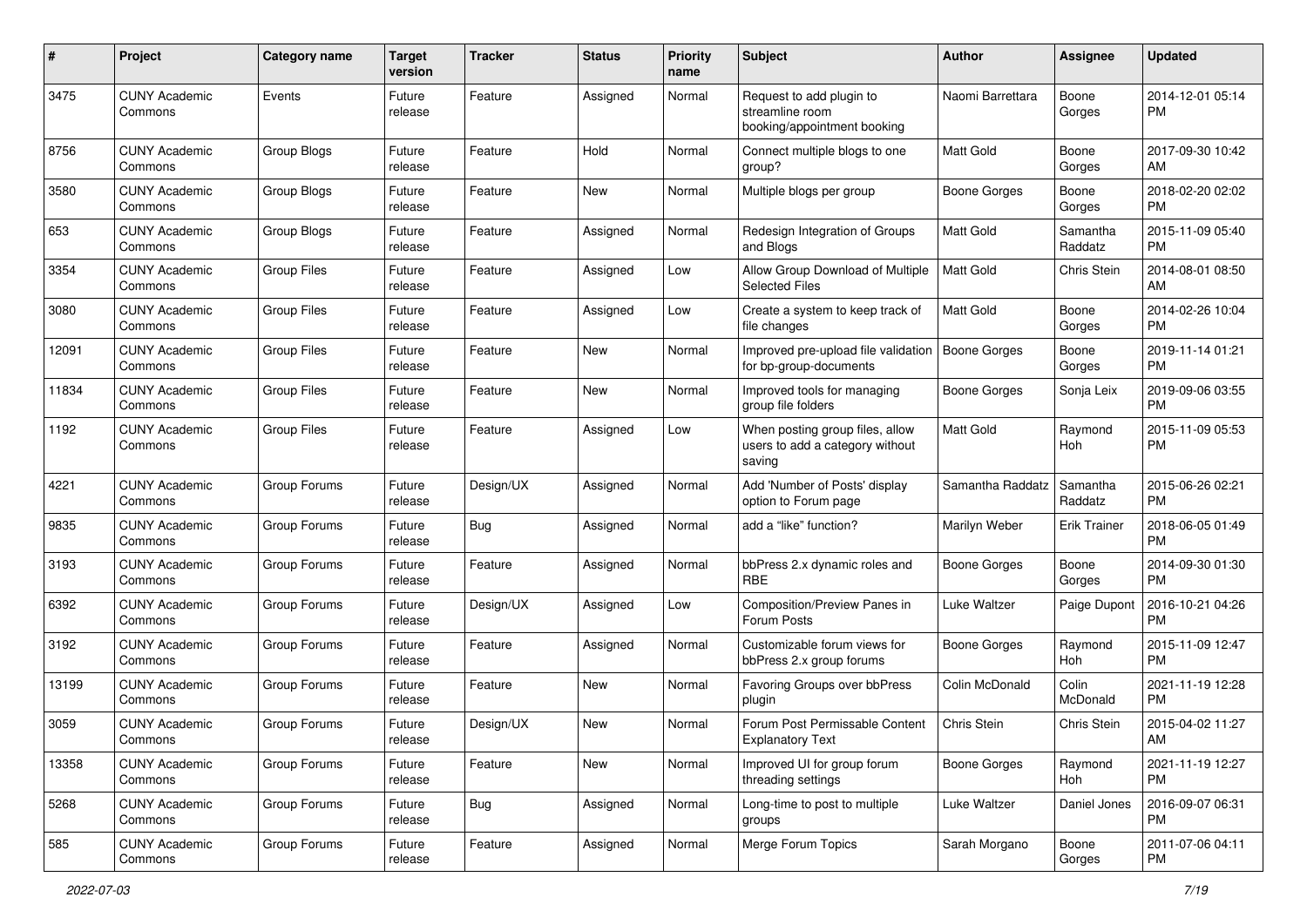| #     | <b>Project</b>                  | <b>Category name</b>        | <b>Target</b><br>version | <b>Tracker</b> | <b>Status</b>        | <b>Priority</b><br>name | <b>Subject</b>                                                                             | <b>Author</b>     | Assignee            | <b>Updated</b>                |
|-------|---------------------------------|-----------------------------|--------------------------|----------------|----------------------|-------------------------|--------------------------------------------------------------------------------------------|-------------------|---------------------|-------------------------------|
| 10659 | <b>CUNY Academic</b><br>Commons | Group Forums                | Future<br>release        | Feature        | Assigned             | Normal                  | Post to multiple groups via email                                                          | <b>Matt Gold</b>  | Raymond<br>Hoh      | 2018-11-15 12:54<br>AM        |
| 3308  | <b>CUNY Academic</b><br>Commons | Group Invitations           | Future<br>release        | Feature        | Assigned             | Normal                  | Allow members to rescind group<br>invitations                                              | <b>Matt Gold</b>  | Boone<br>Gorges     | 2015-04-01 08:53<br><b>PM</b> |
| 1456  | <b>CUNY Academic</b><br>Commons | Group Invitations           | Future<br>release        | Feature        | Reporter<br>Feedback | Low                     | Invite to Group Button from Profile<br>Field                                               | <b>Matt Gold</b>  | Samantha<br>Raddatz | 2015-11-09 05:59<br><b>PM</b> |
| 2610  | <b>CUNY Academic</b><br>Commons | Group Invitations           | Future<br>release        | Feature        | Assigned             | Low                     | Request: Custom invitation<br>message to group invites                                     | local admin       | Boone<br>Gorges     | 2015-11-09 06:13<br><b>PM</b> |
| 14309 | <b>CUNY Academic</b><br>Commons | Group Library               | Future<br>release        | Feature        | New                  | Normal                  | Better handling of<br>bp_group_document file download<br>attempts when file is not present | Boone Gorges      | Boone<br>Gorges     | 2021-11-19 12:28<br><b>PM</b> |
| 13650 | <b>CUNY Academic</b><br>Commons | Group Library               | Future<br>release        | Feature        | <b>New</b>           | Normal                  | Forum Attachments in Group<br>Library                                                      | Laurie Hurson     |                     | 2021-11-19 12:30<br><b>PM</b> |
| 13370 | <b>CUNY Academic</b><br>Commons | Group Library               | Future<br>release        | Feature        | <b>New</b>           | Normal                  | Library bulk deletion and folder<br>editing                                                | Colin McDonald    | Boone<br>Gorges     | 2020-10-13 10:41<br>AM        |
| 481   | <b>CUNY Academic</b><br>Commons | Groups (misc)               | Future<br>release        | Feature        | Assigned             | Normal                  | ability to archive inactive groups<br>and blogs                                            | Michael Mandiberg | Samantha<br>Raddatz | 2015-11-09 05:56<br><b>PM</b> |
| 3458  | <b>CUNY Academic</b><br>Commons | Groups (misc)               | Future<br>release        | Feature        | Assigned             | Normal                  | Filter Members of Group by<br>Campus                                                       | Michael Smith     | Samantha<br>Raddatz | 2014-09-26 08:32<br><b>PM</b> |
| 1544  | <b>CUNY Academic</b><br>Commons | Groups (misc)               | Future<br>release        | Feature        | Reporter<br>Feedback | Normal                  | Group Filtering and Sorting                                                                | <b>Matt Gold</b>  | Chris Stein         | 2019-03-01 02:25<br><b>PM</b> |
| 7115  | <b>CUNY Academic</b><br>Commons | Groups (misc)               | Future<br>release        | Feature        | Reporter<br>Feedback | Normal                  | make licensing info clear during<br>group creation                                         | <b>Matt Gold</b>  | Raymond<br>Hoh      | 2020-12-08 11:32<br>AM        |
| 12446 | <b>CUNY Academic</b><br>Commons | Groups (misc)               | Future<br>release        | Feature        | Reporter<br>Feedback | Normal                  | Toggle default site to group forum<br>posting                                              | Laurie Hurson     | Laurie Hurson       | 2020-03-10 11:57<br>AM        |
| 4980  | <b>CUNY Academic</b><br>Commons | Home Page                   | Future<br>release        | Feature        | Assigned             | Normal                  | CAC Featured Content -- Adding<br>Randomization                                            | <b>Matt Gold</b>  | Boone<br>Gorges     | 2016-12-12 03:01<br><b>PM</b> |
| 1983  | <b>CUNY Academic</b><br>Commons | Home Page                   | Future<br>release        | Feature        | Assigned             | Low                     | Media Library integration with<br>Featured Content plugin                                  | Boone Gorges      | Dominic<br>Giglio   | 2014-03-17 10:34<br>AM        |
| 1888  | <b>CUNY Academic</b><br>Commons | Home Page                   | Future<br>release        | Feature        | Assigned             | Normal                  | Refactor BP MPO Activity Filter to<br>support proper pagination                            | Sarah Morgano     | Boone<br>Gorges     | 2014-05-01 07:11<br><b>PM</b> |
| 10580 | <b>CUNY Academic</b><br>Commons | Information<br>Architecture | Future<br>release        | Design/UX      | New                  | Normal                  | Primary nav item review                                                                    | Boone Gorges      | Sara Cannon         | 2022-06-28 01:29<br><b>PM</b> |
| 5234  | <b>CUNY Academic</b><br>Commons | Membership                  | Future<br>release        | Feature        | Assigned             | Normal                  | Write Unconfirmed patch for WP                                                             | Boone Gorges      | Boone<br>Gorges     | 2016-10-24 11:18<br>AM        |
| 3330  | <b>CUNY Academic</b><br>Commons | My Commons                  | Future<br>release        | Feature        | Assigned             | Normal                  | "Commons Information" tool                                                                 | Boone Gorges      | Chris Stein         | 2014-09-22 08:46<br><b>PM</b> |
| 3536  | <b>CUNY Academic</b><br>Commons | My Commons                  | Future<br>release        | Feature        | Assigned             | Normal                  | Infinite Scroll on My Commons<br>page                                                      | <b>Matt Gold</b>  | Raymond<br>Hoh      | 2015-04-13 04:42<br><b>PM</b> |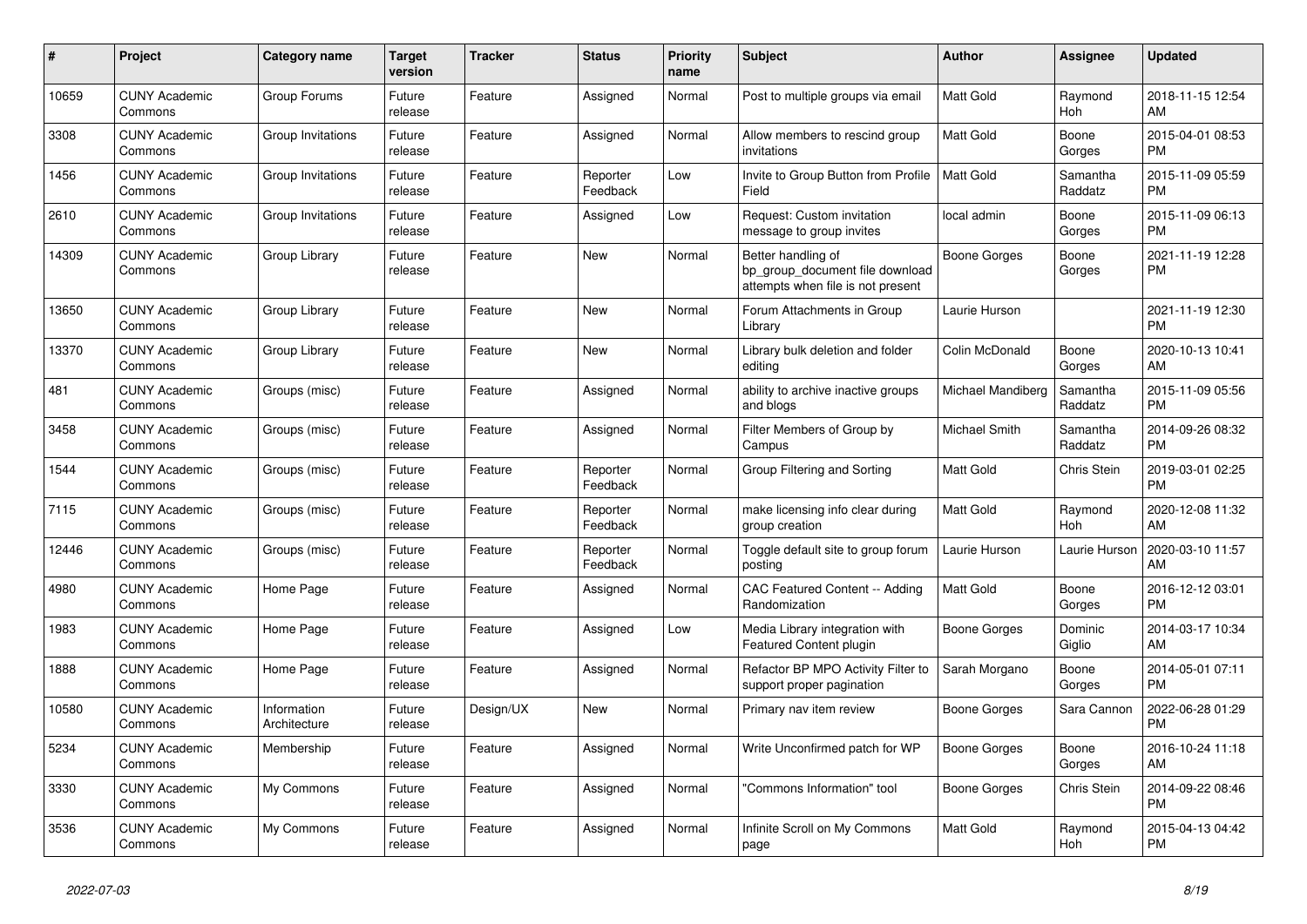| $\#$  | Project                         | Category name           | <b>Target</b><br>version | <b>Tracker</b> | <b>Status</b> | <b>Priority</b><br>name | <b>Subject</b>                                                                             | <b>Author</b>       | Assignee              | <b>Updated</b>                |
|-------|---------------------------------|-------------------------|--------------------------|----------------|---------------|-------------------------|--------------------------------------------------------------------------------------------|---------------------|-----------------------|-------------------------------|
| 3517  | <b>CUNY Academic</b><br>Commons | My Commons              | Future<br>release        | Feature        | Assigned      | Normal                  | Mute/Unmute My Commons<br>updates                                                          | Matt Gold           | Raymond<br><b>Hoh</b> | 2015-11-09 01:19<br><b>PM</b> |
| 4535  | <b>CUNY Academic</b><br>Commons | My Commons              | Future<br>release        | Bug            | <b>New</b>    | Low                     | My Commons filter issue                                                                    | scott voth          | Raymond<br>Hoh        | 2015-09-01 11:17<br>AM        |
| 3577  | <b>CUNY Academic</b><br>Commons | My Commons              | Future<br>release        | Design/UX      | Assigned      | Normal                  | Replies to items in My Commons                                                             | Matt Gold           | Raymond<br>Hoh        | 2015-04-09 05:19<br><b>PM</b> |
| 9895  | <b>CUNY Academic</b><br>Commons | Onboarding              | Future<br>release        | Feature        | Assigned      | Normal                  | Add "Accept Invitation"<br>link/button/function to Group<br>and/or Site invitation emails? | <b>Luke Waltzer</b> | Boone<br>Gorges       | 2018-06-07 12:42<br><b>PM</b> |
| 9028  | <b>CUNY Academic</b><br>Commons | Onboarding              | Future<br>release        | Feature        | Assigned      | Normal                  | suggest groups to new members<br>during the registration process                           | Matt Gold           | Chris Stein           | 2018-10-24 12:34<br>PM        |
| 5955  | <b>CUNY Academic</b><br>Commons | Outreach                | Future<br>release        | Feature        | Assigned      | Normal                  | Create auto-newsletter for<br>commons members                                              | Matt Gold           | Luke Waltzer          | 2016-08-30 10:34<br>AM        |
| 14787 | <b>CUNY Academic</b><br>Commons | <b>Plugin Packages</b>  | Future<br>release        | Feature        | New           | Normal                  | Creating a "Design" plugin<br>package                                                      | Laurie Hurson       | scott voth            | 2022-04-27 04:56<br><b>PM</b> |
| 5827  | <b>CUNY Academic</b><br>Commons | Public Portfolio        | Future<br>release        | Bug            | Assigned      | Normal                  | Academic Interests square bracket<br>links not working                                     | scott voth          | Chris Stein           | 2016-08-11 11:59<br><b>PM</b> |
| 3220  | <b>CUNY Academic</b><br>Commons | <b>Public Portfolio</b> | Future<br>release        | Feature        | Assigned      | Normal                  | Add indent/outdent option to<br>Formatting Buttons on Profile<br>Page                      | Matt Gold           | Boone<br>Gorges       | 2014-05-21 10:39<br><b>PM</b> |
| 3042  | <b>CUNY Academic</b><br>Commons | <b>Public Portfolio</b> | Future<br>release        | Feature        | Assigned      | Normal                  | Browsing member interests                                                                  | Matt Gold           | Boone<br>Gorges       | 2015-03-21 09:04<br><b>PM</b> |
| 14184 | <b>CUNY Academic</b><br>Commons | <b>Public Portfolio</b> | Future<br>release        | Feature        | <b>New</b>    | Normal                  | Centralized mechanism for storing<br>Campus affiliations                                   | <b>Boone Gorges</b> | Boone<br>Gorges       | 2022-01-04 11:35<br>AM        |
| 4404  | <b>CUNY Academic</b><br>Commons | <b>Public Portfolio</b> | Future<br>release        | Design/UX      | Assigned      | Normal                  | Change color of permissions info<br>on portfolio editing interface                         | <b>Matt Gold</b>    | Samantha<br>Raddatz   | 2015-08-11 05:28<br><b>PM</b> |
| 2753  | <b>CUNY Academic</b><br>Commons | <b>Public Portfolio</b> | Future<br>release        | Feature        | <b>New</b>    | Normal                  | Create actual actual tagification in<br>academic interests and other<br>fields             | Micki Kaufman       | Boone<br>Gorges       | 2015-01-05 08:52<br><b>PM</b> |
| 4253  | <b>CUNY Academic</b><br>Commons | <b>Public Portfolio</b> | Future<br>release        | Design/UX      | <b>New</b>    | Normal                  | Encourage users to add portfolio<br>content                                                | Samantha Raddatz    | Samantha<br>Raddatz   | 2015-07-07 11:32<br>AM        |
| 2013  | <b>CUNY Academic</b><br>Commons | <b>Public Portfolio</b> | Future<br>release        | Feature        | Assigned      | Low                     | Have Profile Privacy Options show   Matt Gold<br>up only for filled-in fields              |                     | Boone<br>Gorges       | 2015-11-09 06:09<br><b>PM</b> |
| 3048  | <b>CUNY Academic</b><br>Commons | <b>Public Portfolio</b> | Future<br>release        | Feature        | <b>New</b>    | Low                     | Images for rich text profile fields                                                        | Boone Gorges        | Boone<br>Gorges       | 2014-02-19 12:56<br><b>PM</b> |
| 2832  | <b>CUNY Academic</b><br>Commons | <b>Public Portfolio</b> | Future<br>release        | Feature        | Assigned      | Normal                  | Improve interface for (not)<br>auto-linking profile fields                                 | Boone Gorges        | Chris Stein           | 2015-01-05 08:52<br><b>PM</b> |
| 3770  | <b>CUNY Academic</b><br>Commons | Public Portfolio        | Future<br>release        | Feature        | Assigned      | Normal                  | Improve Layout/Formatting of<br>Positions Area on Public Portfolios                        | Matt Gold           | Chris Stein           | 2015-04-01 09:17<br><b>PM</b> |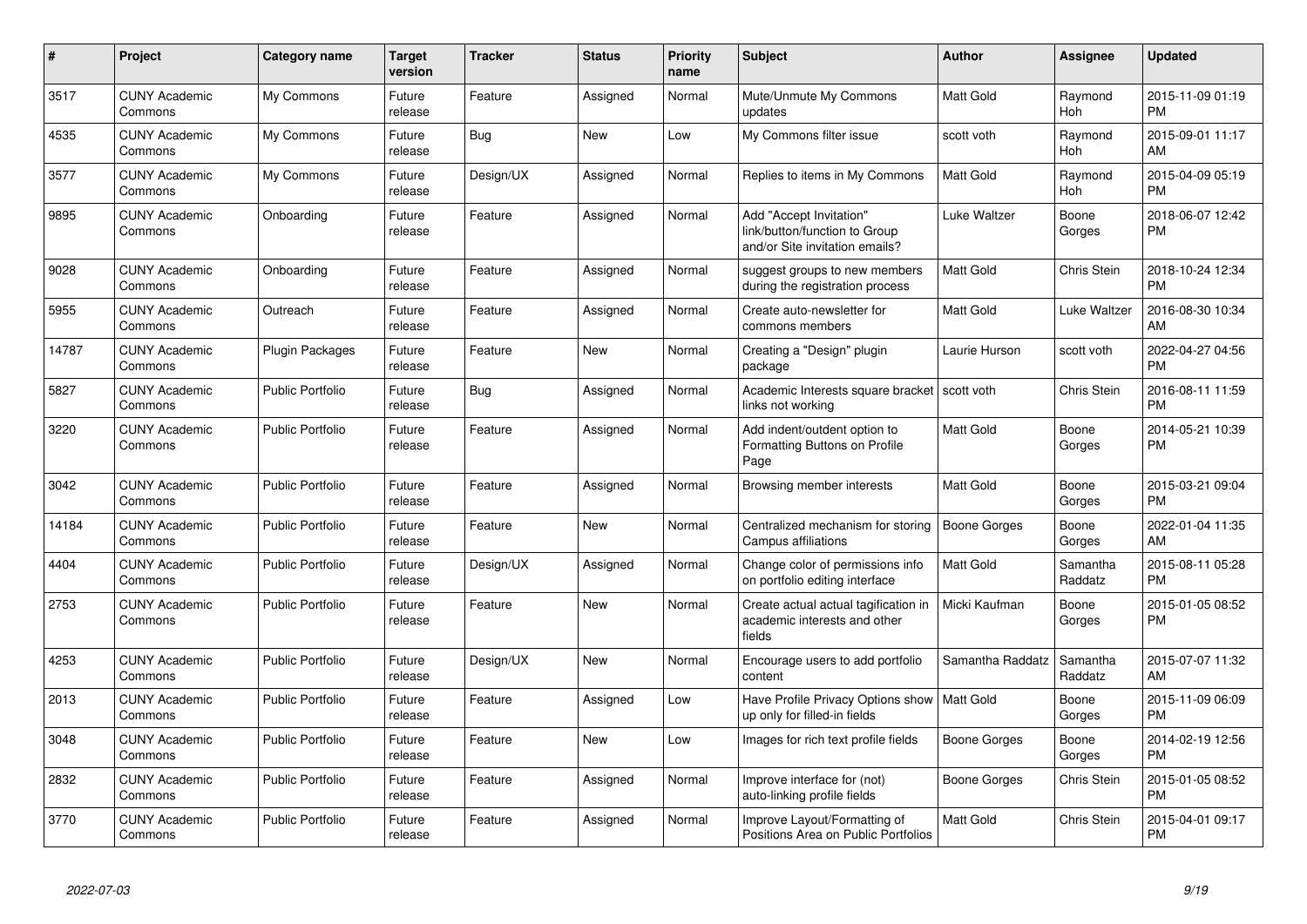| #     | Project                         | <b>Category name</b>     | <b>Target</b><br>version | <b>Tracker</b> | <b>Status</b>        | Priority<br>name | <b>Subject</b>                                                           | <b>Author</b>           | <b>Assignee</b>     | <b>Updated</b>                |
|-------|---------------------------------|--------------------------|--------------------------|----------------|----------------------|------------------|--------------------------------------------------------------------------|-------------------------|---------------------|-------------------------------|
| 3768  | <b>CUNY Academic</b><br>Commons | <b>Public Portfolio</b>  | Future<br>release        | Feature        | Assigned             | Normal           | Institutions/Past positions on<br>public portfolios                      | <b>Matt Gold</b>        | Boone<br>Gorges     | 2018-04-23 10:44<br>AM        |
| 10354 | <b>CUNY Academic</b><br>Commons | <b>Public Portfolio</b>  | Future<br>release        | Feature        | <b>New</b>           | Normal           | Opt out of Having a Profile Page                                         | scott voth              | Chris Stein         | 2020-05-12 10:43<br>AM        |
| 4622  | <b>CUNY Academic</b><br>Commons | <b>Public Portfolio</b>  | Future<br>release        | Design/UX      | <b>New</b>           | Normal           | <b>Profile Visibility Settings</b>                                       | Samantha Raddatz        | Samantha<br>Raddatz | 2015-09-21 12:18<br><b>PM</b> |
| 2881  | <b>CUNY Academic</b><br>Commons | <b>Public Portfolio</b>  | Future<br>release        | Feature        | Assigned             | Normal           | Redesign the UX for Profiles                                             | Chris Stein             | <b>Chris Stein</b>  | 2016-10-13 12:45<br><b>PM</b> |
| 6014  | <b>CUNY Academic</b><br>Commons | Publicity                | Future<br>release        | Publicity      | Reporter<br>Feedback | Normal           | Google search listing                                                    | Matt Gold               | Boone<br>Gorges     | 2016-09-21 03:48<br><b>PM</b> |
| 11945 | <b>CUNY Academic</b><br>Commons | Reckoning                | Future<br>release        | Feature        | Reporter<br>Feedback | Normal           | Add Comments bubble to<br>Reckoning views                                | <b>Boone Gorges</b>     | Boone<br>Gorges     | 2019-11-12 05:14<br><b>PM</b> |
| 940   | <b>CUNY Academic</b><br>Commons | Redmine                  | Future<br>release        | Feature        | Assigned             | Low              | Communication with users after<br>releases                               | Matt Gold               | Dominic<br>Giglio   | 2012-09-09 04:36<br><b>PM</b> |
| 11860 | <b>CUNY Academic</b><br>Commons | Registration             | Future<br>release        | Feature        | <b>New</b>           | Normal           | <b>Ensure Students Are Aware They</b><br>Can Use Aliases At Registration | scott voth              |                     | 2019-09-24 08:46<br>AM        |
| 308   | <b>CUNY Academic</b><br>Commons | Registration             | Future<br>release        | Feature        | New                  | Normal           | Group recommendations for<br>signup process                              | Boone Gorges            | Samantha<br>Raddatz | 2015-11-09 05:07<br><b>PM</b> |
| 370   | <b>CUNY Academic</b><br>Commons | Registration             | Future<br>release        | Feature        | Assigned             | High             | <b>Guest Accounts</b>                                                    | <b>Matt Gold</b>        | Matt Gold           | 2015-04-09 09:33<br><b>PM</b> |
| 5225  | <b>CUNY Academic</b><br>Commons | Registration             | Future<br>release        | Feature        | Assigned             | Normal           | On-boarding Issues                                                       | Luke Waltzer            | Samantha<br>Raddatz | 2016-02-12 02:58<br><b>PM</b> |
| 3002  | <b>CUNY Academic</b><br>Commons | Search                   | Future<br>release        | Feature        | Assigned             | Normal           | Overhaul CAC search by using<br>external search appliance                | Boone Gorges            | Boone<br>Gorges     | 2020-07-15 03:05<br><b>PM</b> |
| 3662  | <b>CUNY Academic</b><br>Commons | <b>SEO</b>               | Future<br>release        | Feature        | Assigned             | Normal           | Duplicate Content/SEO/Google<br>issues                                   | Matt Gold               | Raymond<br>Hoh      | 2015-04-13 04:37<br><b>PM</b> |
| 13048 | <b>CUNY Academic</b><br>Commons | Shortcodes and<br>embeds | Future<br>release        | Feature        | New                  | Normal           | Jupyter Notebooks support                                                | Boone Gorges            |                     | 2020-07-14 11:46<br>AM        |
| 13331 | <b>CUNY Academic</b><br>Commons | Site cloning             | Future<br>release        | Bug            | New                  | Normal           | Combine Site Template and Clone<br>operations                            | Boone Gorges            | Jeremy Felt         | 2021-11-19 12:39<br><b>PM</b> |
| 5182  | <b>CUNY Academic</b><br>Commons | Social Paper             | Future<br>release        | Design/UX      | New                  | Normal           | "Publishing" a private paper on<br>social paper?                         | Raffi<br>Khatchadourian | Boone<br>Gorges     | 2016-10-13 04:12<br><b>PM</b> |
| 5488  | <b>CUNY Academic</b><br>Commons | Social Paper             | Future<br>release        | Bug            | New                  | Normal           | Add a "last edited by" field to<br>Social Paper group directories        | Boone Gorges            |                     | 2016-04-21 10:05<br><b>PM</b> |
| 5199  | <b>CUNY Academic</b><br>Commons | Social Paper             | Future<br>release        | Feature        | New                  | Normal           | add tables to the SP editor                                              | Marilyn Weber           |                     | 2016-10-24 11:27<br>AM        |
| 5489  | <b>CUNY Academic</b><br>Commons | Social Paper             | Future<br>release        | Feature        | <b>New</b>           | Normal           | Asc/desc sorting for Social Paper<br>directories                         | Boone Gorges            |                     | 2016-04-21 10:06<br><b>PM</b> |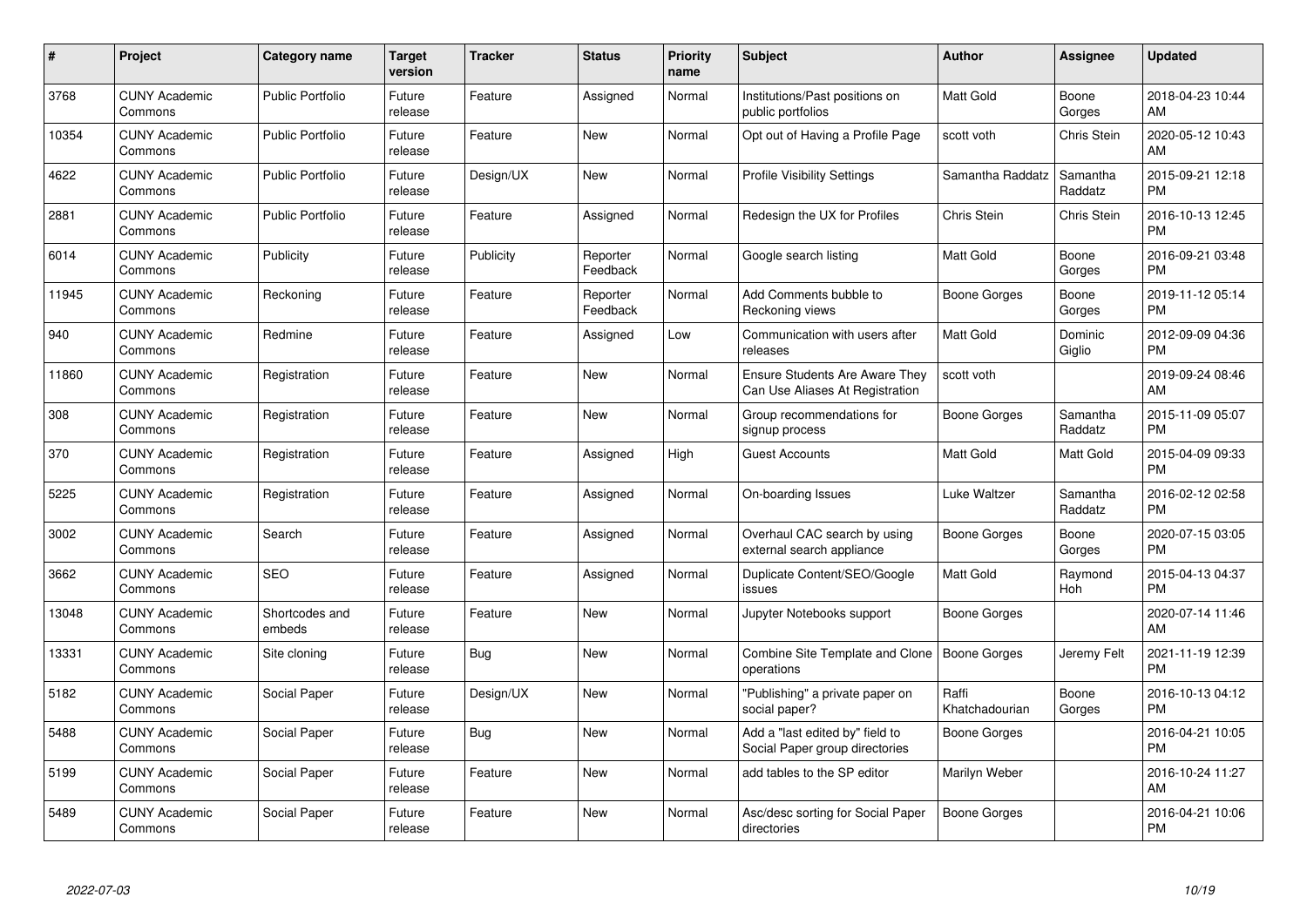| #     | Project                         | <b>Category name</b>    | <b>Target</b><br>version | <b>Tracker</b> | <b>Status</b>        | <b>Priority</b><br>name | Subject                                                                                                                                               | Author                  | Assignee            | <b>Updated</b>                |
|-------|---------------------------------|-------------------------|--------------------------|----------------|----------------------|-------------------------|-------------------------------------------------------------------------------------------------------------------------------------------------------|-------------------------|---------------------|-------------------------------|
| 5058  | <b>CUNY Academic</b><br>Commons | Social Paper            | Future<br>release        | Feature        | <b>New</b>           | Low                     | Can there be a clearer signal that<br>even when comments have<br>already been made you add<br>comments by clicking on the side?<br>(SP suggestion #5) | Marilyn Weber           | Samantha<br>Raddatz | 2016-02-11 10:24<br><b>PM</b> |
| 5183  | <b>CUNY Academic</b><br>Commons | Social Paper            | Future<br>release        | Design/UX      | New                  | Normal                  | Creating a new paper when<br>viewing an existing paper                                                                                                | Raffi<br>Khatchadourian | Samantha<br>Raddatz | 2016-02-02 12:09<br><b>PM</b> |
| 5397  | <b>CUNY Academic</b><br>Commons | Social Paper            | Future<br>release        | Feature        | <b>New</b>           | Normal                  | frustrating to have to<br>enable/disable in SP                                                                                                        | Marilyn Weber           | Samantha<br>Raddatz | 2016-04-20 03:39<br><b>PM</b> |
| 5050  | <b>CUNY Academic</b><br>Commons | Social Paper            | Future<br>release        | Feature        | <b>New</b>           | Low                     | Making comments visible in SP<br>editing mode (SP suggestion #1)                                                                                      | Marilyn Weber           | Samantha<br>Raddatz | 2019-09-17 11:10<br>PM        |
| 5282  | <b>CUNY Academic</b><br>Commons | Social Paper            | Future<br>release        | <b>Bug</b>     | New                  | Normal                  | Replying via email directs to paper<br>but not individual comment.                                                                                    | Marilyn Weber           | Raymond<br>Hoh      | 2016-03-02 01:48<br><b>PM</b> |
| 5053  | <b>CUNY Academic</b><br>Commons | Social Paper            | Future<br>release        | Feature        | <b>New</b>           | Low                     | Scrollable menu to add readers<br>(SP suggestion #4)                                                                                                  | Marilyn Weber           | Samantha<br>Raddatz | 2016-04-21 05:21<br><b>PM</b> |
| 5052  | <b>CUNY Academic</b><br>Commons | Social Paper            | Future<br>release        | Feature        | <b>New</b>           | Low                     | Sentence by sentence or line by<br>line comments (SP suggestion #3)                                                                                   | Marilyn Weber           | Boone<br>Gorges     | 2016-02-11 10:24<br><b>PM</b> |
| 7981  | <b>CUNY Academic</b><br>Commons | Social Paper            | Future<br>release        | Bug            | <b>New</b>           | Normal                  | Social Paper comments should<br>not go to spam                                                                                                        | Luke Waltzer            | Boone<br>Gorges     | 2018-04-16 03:52<br><b>PM</b> |
| 5205  | <b>CUNY Academic</b><br>Commons | Social Paper            | Future<br>release        | Feature        | New                  | Normal                  | Social Paper folders                                                                                                                                  | Marilyn Weber           |                     | 2016-02-11 10:24<br><b>PM</b> |
| 7663  | <b>CUNY Academic</b><br>Commons | Social Paper            | Future<br>release        | Bug            | New                  | Normal                  | Social Paper notifications not<br>formatted correctly on secondary<br>sites                                                                           | Boone Gorges            | Boone<br>Gorges     | 2018-04-16 03:52<br><b>PM</b> |
| 6426  | <b>CUNY Academic</b><br>Commons | Spam/Spam<br>Prevention | Future<br>release        | Feature        | Assigned             | Normal                  | Force captcha on all comments?                                                                                                                        | Matt Gold               | <b>Tahir Butt</b>   | 2016-10-24 02:06<br>PM        |
| 3090  | <b>CUNY Academic</b><br>Commons | Twitter page            | Future<br>release        | Feature        | Assigned             | Normal                  | Prevent Retweets from showing<br>up on Commons twitter page                                                                                           | Matt Gold               | <b>Tahir Butt</b>   | 2016-10-24 11:31<br>AM        |
| 4222  | <b>CUNY Academic</b><br>Commons | <b>User Experience</b>  | Future<br>release        | Design/UX      | New                  | Normal                  | Add information to 'Delete<br>Account' page                                                                                                           | Samantha Raddatz        | scott voth          | 2015-06-26 11:35<br>AM        |
| 3473  | <b>CUNY Academic</b><br>Commons | <b>User Experience</b>  | Future<br>release        | Feature        | Assigned             | Normal                  | Commons profile: Add help info<br>about "Positions" replacing "title"                                                                                 | Keith Miyake            | Samantha<br>Raddatz | 2015-11-09 02:28<br><b>PM</b> |
| 5316  | <b>CUNY Academic</b><br>Commons | <b>User Experience</b>  | Future<br>release        | Feature        | Assigned             | Normal                  | Prompt user email address<br>updates                                                                                                                  | Matt Gold               | Stephen Real        | 2016-12-21 03:30<br><b>PM</b> |
| 4661  | <b>CUNY Academic</b><br>Commons | <b>User Experience</b>  | Future<br>release        | <b>Bug</b>     | Assigned             | Normal                  | Simplify Events text                                                                                                                                  | Matt Gold               | Samantha<br>Raddatz | 2015-10-02 09:06<br>PM        |
| 8675  | <b>CUNY Academic</b><br>Commons | User Onboarding         | Future<br>release        | <b>Bug</b>     | Reporter<br>Feedback | Low                     | Add new User search screen calls<br>for the input of email address but<br>doesn't work with one                                                       | Paul Hebert             | Boone<br>Gorges     | 2017-10-11 11:17<br>AM        |
| 13835 | <b>CUNY Academic</b><br>Commons | WordPress (misc)        | Future<br>release        | Feature        | <b>New</b>           | Normal                  | Allow OneSearch widget to have<br>'CUNY' as campus                                                                                                    | Boone Gorges            | Boone<br>Gorges     | 2021-11-19 12:39<br><b>PM</b> |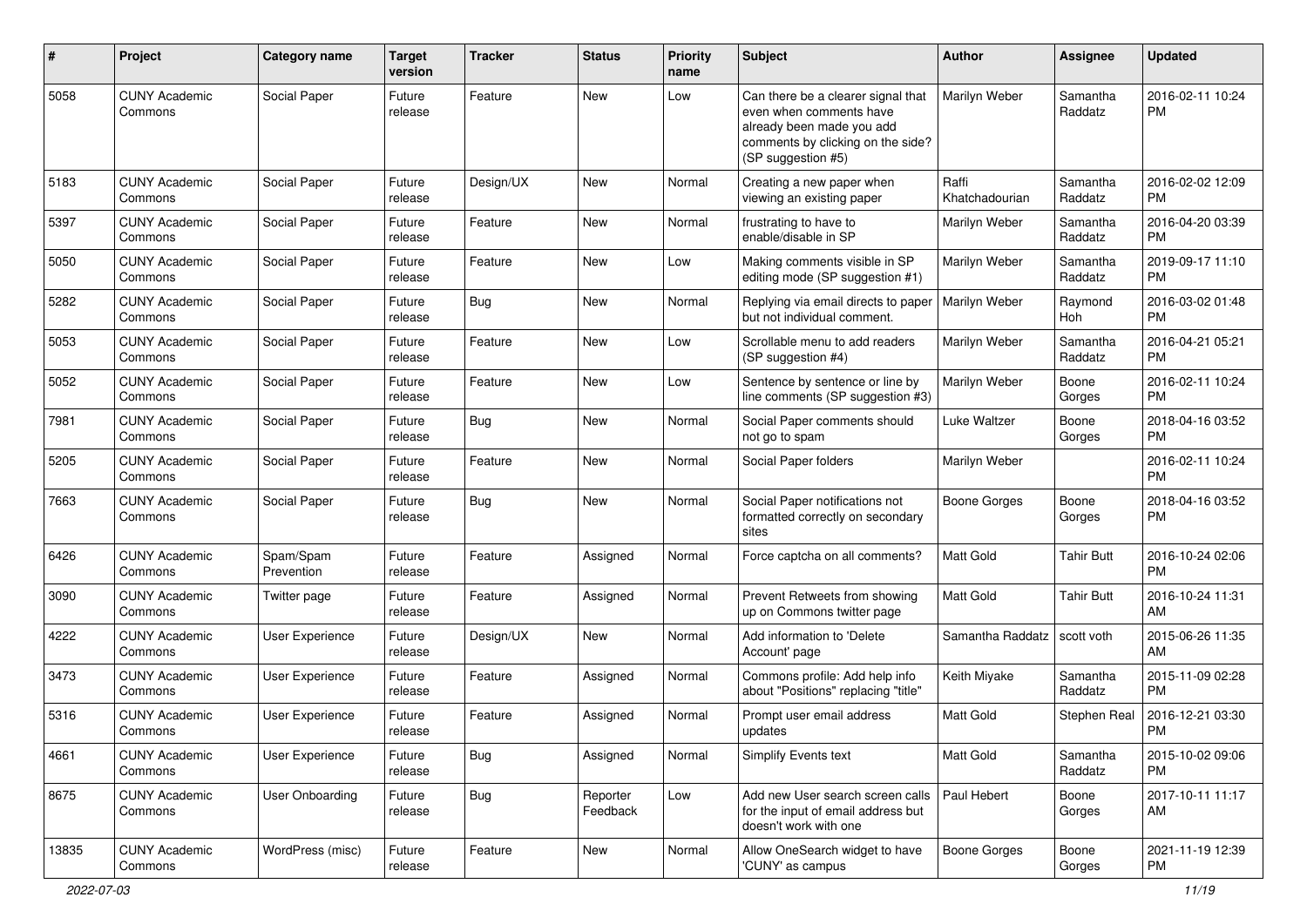| #     | Project                         | <b>Category name</b>     | <b>Target</b><br>version | <b>Tracker</b> | <b>Status</b>        | <b>Priority</b><br>name | Subject                                                                                                      | Author                  | <b>Assignee</b>     | <b>Updated</b>                |
|-------|---------------------------------|--------------------------|--------------------------|----------------|----------------------|-------------------------|--------------------------------------------------------------------------------------------------------------|-------------------------|---------------------|-------------------------------|
| 6332  | <b>CUNY Academic</b><br>Commons | WordPress (misc)         | Future<br>release        | Feature        | New                  | Normal                  | Allow uploaded files to be marked<br>as private in an ad hoc way                                             | <b>Boone Gorges</b>     |                     | 2016-10-17 11:41<br><b>PM</b> |
| 14113 | <b>CUNY Academic</b><br>Commons | WordPress (misc)         | Future<br>release        | Bug            | Hold                 | Normal                  | Block Editor Not Working on this<br>page - Json error                                                        | scott voth              | Boone<br>Gorges     | 2021-03-05 11:01<br>AM        |
| 2167  | CUNY Academic<br>Commons        | WordPress (misc)         | Future<br>release        | Bug            | Assigned             | Normal                  | CAC-Livestream Plugin Issues                                                                                 | Michael Smith           | Dominic<br>Giglio   | 2015-01-02 03:06<br><b>PM</b> |
| 6755  | <b>CUNY Academic</b><br>Commons | WordPress (misc)         | Future<br>release        | Bug            | New                  | Normal                  | Cannot Deactivate Plugin                                                                                     | Laura Kane              |                     | 2016-11-16 01:12<br><b>PM</b> |
| 365   | CUNY Academic<br>Commons        | WordPress (misc)         | Future<br>release        | Feature        | Assigned             | Normal                  | <b>Create Mouseover Tooltips</b><br>throughout Site                                                          | Matt Gold               | Chris Stein         | 2015-11-09 06:18<br><b>PM</b> |
| 287   | <b>CUNY Academic</b><br>Commons | WordPress (misc)         | Future<br>release        | Feature        | Assigned             | Normal                  | Create troubleshooting tool for<br>account sign-up                                                           | <b>Matt Gold</b>        | Boone<br>Gorges     | 2015-11-09 06:17<br><b>PM</b> |
| 10380 | <b>CUNY Academic</b><br>Commons | WordPress (misc)         | Future<br>release        | Feature        | In Progress          | Normal                  | Remove blacklisted plugins                                                                                   | Boone Gorges            |                     | 2022-04-26 12:00<br><b>PM</b> |
| 4388  | <b>CUNY Academic</b><br>Commons | WordPress (misc)         | Future<br>release        | Bug            | Assigned             | Normal                  | Repeated request for<br>authentication.                                                                      | Alice.Lynn<br>McMichael | Raymond<br>Hoh      | 2015-08-11 07:35<br>PM        |
| 1105  | <b>CUNY Academic</b><br>Commons | WordPress (misc)         | Future<br>release        | Feature        | Assigned             | Normal                  | Rephrase Blog Privacy Options                                                                                | <b>Matt Gold</b>        | Samantha<br>Raddatz | 2015-11-09 06:19<br><b>PM</b> |
| 3759  | CUNY Academic<br>Commons        | WordPress (misc)         | Future<br>release        | Feature        | Assigned             | Normal                  | Review Interface for Adding Users<br>to Blogs                                                                | <b>Matt Gold</b>        | Boone<br>Gorges     | 2015-03-24 05:52<br>PM        |
| 1508  | <b>CUNY Academic</b><br>Commons | WordPress (misc)         | Future<br>release        | Feature        | Assigned             | Normal                  | Share login cookies across<br>mapped domains                                                                 | Boone Gorges            | Boone<br>Gorges     | 2012-07-02 12:12<br>PM.       |
| 11024 | <b>CUNY Academic</b><br>Commons | WordPress (misc)         | Future<br>release        | Bug            | New                  | Normal                  | Subsites should not show "you<br>should update your .htaccess<br>now" notice after permalink setting<br>save | Boone Gorges            |                     | 2019-01-28 01:35<br><b>PM</b> |
| 11843 | <b>CUNY Academic</b><br>Commons | WordPress (misc)         | Future<br>release        | Design/UX      | New                  | Normal                  | Tweaking the Gutenberg Editor<br>Interface                                                                   | Laurie Hurson           |                     | 2022-04-26 12:00<br><b>PM</b> |
| 3939  | <b>CUNY Academic</b><br>Commons | <b>WordPress Plugins</b> | Future<br>release        | Bug            | Hold                 | Normal                  | Activity stream support for<br>Co-Authors Plus plugin                                                        | Raymond Hoh             | Raymond<br>Hoh      | 2015-11-09 06:13<br><b>PM</b> |
| 2223  | <b>CUNY Academic</b><br>Commons | <b>WordPress Plugins</b> | Future<br>release        | Feature        | Assigned             | Low                     | Add Participad to the CUNY<br>Academic Commons                                                               | Matt Gold               | Boone<br>Gorges     | 2014-09-17 10:03<br><b>PM</b> |
| 9211  | <b>CUNY Academic</b><br>Commons | <b>WordPress Plugins</b> | Future<br>release        | Support        | Reporter<br>Feedback | Normal                  | Auto-Role Setting in Forum Plugin<br>Causing Some Confusion                                                  | <b>Luke Waltzer</b>     | Boone<br>Gorges     | 2018-03-13 11:44<br>AM        |
| 364   | <b>CUNY Academic</b><br>Commons | <b>WordPress Plugins</b> | Future<br>release        | Feature        | New                  | Normal                  | <b>Bulletin Board</b>                                                                                        | Matt Gold               |                     | 2015-01-05 08:50<br>PM        |
| 12573 | <b>CUNY Academic</b><br>Commons | <b>WordPress Plugins</b> | Future<br>release        | <b>Bug</b>     | New                  | Normal                  | <b>CommentPress Core Issues</b>                                                                              | scott voth              |                     | 2020-03-24 04:32<br>PM        |
| 8078  | <b>CUNY Academic</b><br>Commons | <b>WordPress Plugins</b> | Future<br>release        | System Upgrade | Assigned             | Normal                  | CommentPress Updates                                                                                         | Margaret Galvan         | Christian<br>Wach   | 2017-05-08 03:49<br>PM        |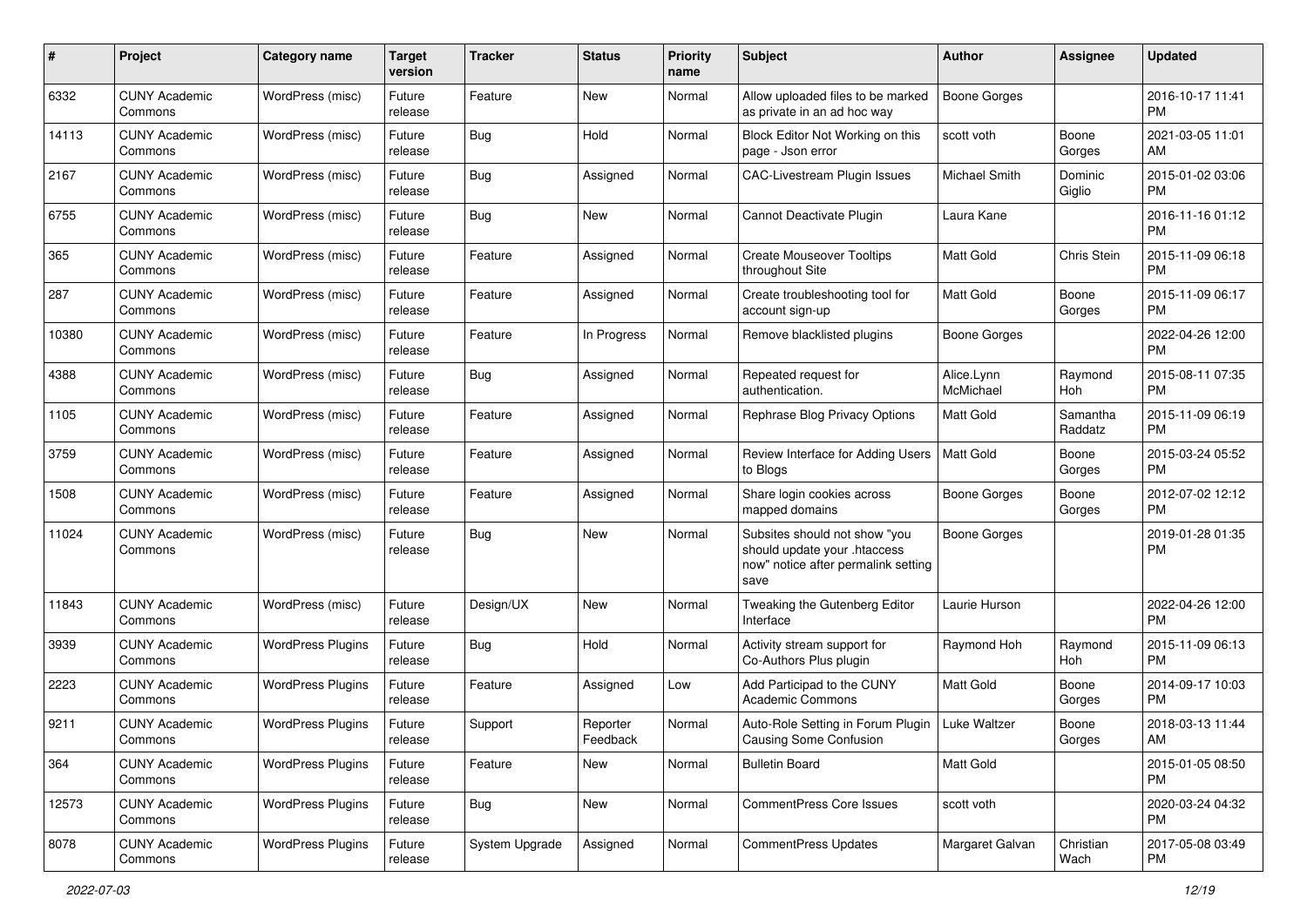| $\#$  | Project                         | <b>Category name</b>     | <b>Target</b><br>version | <b>Tracker</b> | <b>Status</b>        | Priority<br>name | <b>Subject</b>                                                   | <b>Author</b>           | <b>Assignee</b>    | <b>Updated</b>                |
|-------|---------------------------------|--------------------------|--------------------------|----------------|----------------------|------------------|------------------------------------------------------------------|-------------------------|--------------------|-------------------------------|
| 497   | <b>CUNY Academic</b><br>Commons | <b>WordPress Plugins</b> | Future<br>release        | Feature        | Assigned             | Normal           | Drag and Drop Ordering on<br>Gallery Post Plugin                 | <b>Matt Gold</b>        | Ron Rennick        | 2015-11-09 06:18<br><b>PM</b> |
| 14987 | <b>CUNY Academic</b><br>Commons | <b>WordPress Plugins</b> | Future<br>release        | Bug            | <b>New</b>           | Normal           | Elementor update causes<br>database freeze-up                    | Boone Gorges            | Boone<br>Gorges    | 2021-11-29 12:02<br><b>PM</b> |
| 9289  | <b>CUNY Academic</b><br>Commons | <b>WordPress Plugins</b> | Future<br>release        | Bug            | Reporter<br>Feedback | Normal           | Email Users Plugin                                               | Laurie Hurson           | Boone<br>Gorges    | 2018-10-24 12:34<br><b>PM</b> |
| 8498  | <b>CUNY Academic</b><br>Commons | <b>WordPress Plugins</b> | Future<br>release        | Feature        | <b>New</b>           | Low              | <b>Gravity Forms Email Users</b>                                 | Raffi<br>Khatchadourian | Matt Gold          | 2017-10-13 12:58<br><b>PM</b> |
| 9947  | <b>CUNY Academic</b><br>Commons | <b>WordPress Plugins</b> | Future<br>release        | Feature        | Reporter<br>Feedback | Normal           | Install H5P quiz plugin                                          | <b>Matt Gold</b>        | Boone<br>Gorges    | 2018-09-11 11:01<br>AM        |
| 1562  | <b>CUNY Academic</b><br>Commons | <b>WordPress Plugins</b> | Future<br>release        | Feature        | Assigned             | Low              | Play with NYT Collaborative<br>Authoring Tool                    | <b>Matt Gold</b>        | Boone<br>Gorges    | 2015-01-05 08:47<br><b>PM</b> |
| 11788 | <b>CUNY Academic</b><br>Commons | <b>WordPress Plugins</b> | Future<br>release        | Support        | Reporter<br>Feedback | Normal           | Plugin Request - Browse Aloud                                    | scott voth              |                    | 2019-09-24 08:42<br>AM        |
| 658   | <b>CUNY Academic</b><br>Commons | <b>WordPress Plugins</b> | Future<br>release        | Feature        | Assigned             | Normal           | Rebulid Sitewide Tag Suggestion                                  | <b>Matt Gold</b>        | Boone<br>Gorges    | 2015-01-05 08:47<br><b>PM</b> |
| 5826  | <b>CUNY Academic</b><br>Commons | <b>WordPress Plugins</b> | Future<br>release        | Support        | Reporter<br>Feedback | Normal           | <b>Remove Subscription Options</b><br>plugin from directory      | Sarah Morgano           | Sarah<br>Morgano   | 2016-10-21 04:14<br><b>PM</b> |
| 6356  | <b>CUNY Academic</b><br>Commons | <b>WordPress Plugins</b> | Future<br>release        | <b>Bug</b>     | Reporter<br>Feedback | Low              | Should Subscribe2 be<br>deprecated?                              | Luke Waltzer            |                    | 2017-03-20 12:20<br><b>PM</b> |
| 9926  | <b>CUNY Academic</b><br>Commons | <b>WordPress Plugins</b> | Future<br>release        | <b>Bug</b>     | <b>New</b>           | Normal           | twitter-mentions-as-comments<br>cron jobs can run long           | Boone Gorges            | Boone<br>Gorges    | 2018-10-24 12:34<br><b>PM</b> |
| 3691  | <b>CUNY Academic</b><br>Commons | <b>WordPress Plugins</b> | Future<br>release        | Bug            | <b>New</b>           | Normal           | <b>WPMU Domain Mapping</b><br>Debugging on cdev                  | Raymond Hoh             | Matt Gold          | 2014-12-12 09:04<br>AM        |
| 3492  | <b>CUNY Academic</b><br>Commons | <b>WordPress Themes</b>  | Future<br>release        | Support        | Assigned             | Normal           | Add CBOX theme to the<br>Commons                                 | scott voth              | Raymond<br>Hoh     | 2014-10-08 05:55<br><b>PM</b> |
| 412   | <b>CUNY Academic</b><br>Commons | <b>WordPress Themes</b>  | Future<br>release        | Feature        | Assigned             | Normal           | <b>Featured Themes</b>                                           | Matt Gold               | Dominic<br>Giglio  | 2015-01-05 08:44<br><b>PM</b> |
| 8211  | <b>CUNY Academic</b><br>Commons | <b>WordPress Themes</b>  | Future<br>release        | Feature        | New                  | Normal           | Theme Suggestions: Material<br>Design-Inspired Themes            | Margaret Galvan         | Margaret<br>Galvan | 2017-08-07 02:48<br><b>PM</b> |
| 12352 | <b>CUNY Academic</b><br>Commons |                          | Not tracked              | Support        | New                  | Normal           | "posts list" page builder block<br>option                        | Marilyn Weber           |                    | 2020-02-03 01:29<br><b>PM</b> |
| 11848 | <b>CUNY Academic</b><br>Commons |                          | Not tracked              | Support        | Hold                 | Normal           | a Dean of Faculty wants to share<br>a large file                 | Marilyn Weber           |                    | 2019-09-24 08:44<br>AM        |
| 13034 | <b>CUNY Academic</b><br>Commons |                          | Not tracked              | Support        | Reporter<br>Feedback | Normal           | a site is asking people to join the<br>Commons to get a download | Marilyn Weber           |                    | 2020-07-12 07:23<br>AM        |
| 13255 | <b>CUNY Academic</b><br>Commons |                          | Not tracked              | Support        | Reporter<br>Feedback | Normal           | Accessibility problems                                           | Marilyn Weber           |                    | 2020-09-01 05:48<br><b>PM</b> |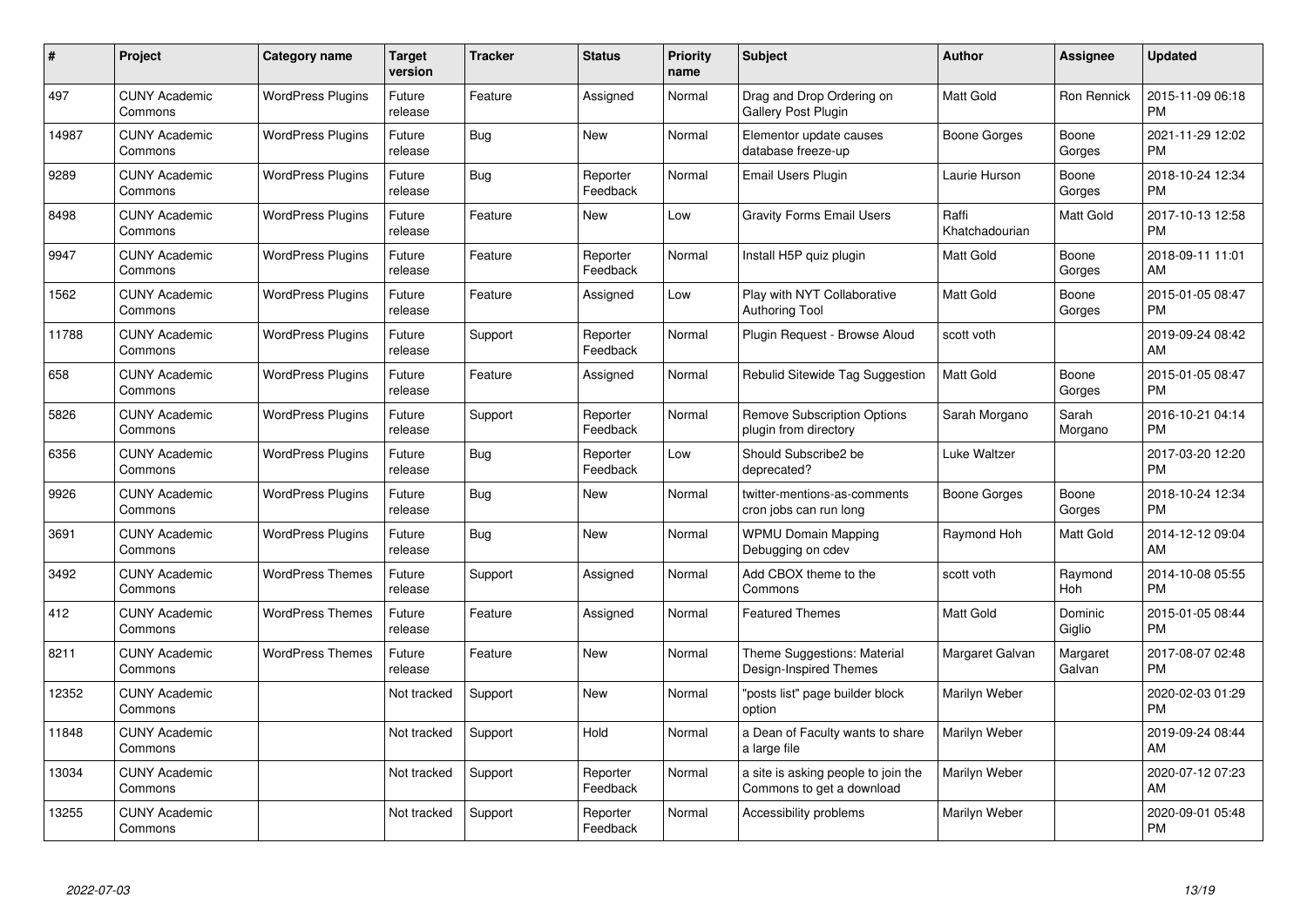| #     | Project                         | Category name | Target<br>version | <b>Tracker</b> | <b>Status</b>        | <b>Priority</b><br>name | <b>Subject</b>                                                                        | <b>Author</b>       | <b>Assignee</b>     | <b>Updated</b>                |
|-------|---------------------------------|---------------|-------------------|----------------|----------------------|-------------------------|---------------------------------------------------------------------------------------|---------------------|---------------------|-------------------------------|
| 14504 | <b>CUNY Academic</b><br>Commons |               | Not tracked       | Publicity      | Reporter<br>Feedback | Normal                  | Adding showcases to home page<br>menu                                                 | Laurie Hurson       | Boone<br>Gorges     | 2022-01-19 03:26<br><b>PM</b> |
| 11393 | <b>CUNY Academic</b><br>Commons |               | Not tracked       | Publicity      | <b>New</b>           | Normal                  | After 1.15 release, ceate a hero<br>slide and post about adding a site<br>to a group  | scott voth          | Patrick<br>Sweeney  | 2019-05-14 10:32<br>AM        |
| 15176 | <b>CUNY Academic</b><br>Commons |               | Not tracked       | Support        | Reporter<br>Feedback | Normal                  | Archiving Q Writing & Old<br>Wordpress Sites on the Commons                           | Laurie Hurson       |                     | 2022-02-08 10:28<br>AM        |
| 11787 | <b>CUNY Academic</b><br>Commons |               | Not tracked       | Support        | Reporter<br>Feedback | Normal                  | automated comments notifications<br>on ZenDesk                                        | Marilyn Weber       |                     | 2019-08-26 06:18<br><b>PM</b> |
| 15923 | <b>CUNY Academic</b><br>Commons |               | Not tracked       | Feature        | Reporter<br>Feedback | Normal                  | <b>Bellows Plugin Adjustments</b>                                                     | Laurie Hurson       |                     | 2022-04-20 10:10<br>AM        |
| 12911 | <b>CUNY Academic</b><br>Commons |               | Not tracked       | Feature        | New                  | Normal                  | Block access to xmlrpc.php based<br>on User-Agent                                     | <b>Boone Gorges</b> | Boone<br>Gorges     | 2020-06-09 05:12<br><b>PM</b> |
| 10657 | <b>CUNY Academic</b><br>Commons |               | Not tracked       | Support        | Reporter<br>Feedback | Normal                  | child theme problems                                                                  | Marilyn Weber       |                     | 2018-11-08 01:19<br><b>PM</b> |
| 11519 | <b>CUNY Academic</b><br>Commons |               | Not tracked       | Support        | Assigned             | Normal                  | comment option not appearing                                                          | Marilyn Weber       |                     | 2019-09-24 10:28<br>AM        |
| 11149 | <b>CUNY Academic</b><br>Commons |               | Not tracked       | Support        | Reporter<br>Feedback | Normal                  | comments getting blocked                                                              | Marilyn Weber       | Raymond<br>Hoh      | 2019-03-26 11:40<br>AM        |
| 14394 | <b>CUNY Academic</b><br>Commons |               | Not tracked       | Feature        | New                  | Normal                  | Commons News Site - redesign                                                          | scott voth          | scott voth          | 2021-09-14 10:46<br>AM        |
| 13949 | <b>CUNY Academic</b><br>Commons |               | Not tracked       | Bug            | <b>New</b>           | Normal                  | Continued debugging of runaway<br>MySQL connections                                   | <b>Matt Gold</b>    | Boone<br>Gorges     | 2021-09-14 10:42<br>AM        |
| 8837  | <b>CUNY Academic</b><br>Commons |               | Not tracked       | Feature        | Assigned             | Normal                  | Create a form to request info from<br>people requesting premium<br>themes and plugins | <b>Matt Gold</b>    | Marilyn<br>Weber    | 2017-11-14 03:35<br><b>PM</b> |
| 6665  | <b>CUNY Academic</b><br>Commons |               | Not tracked       | Publicity      | <b>New</b>           | Normal                  | Dead Link in 1.10 announcement<br>post                                                | Paige Dupont        | Stephen Real        | 2016-12-01 03:11<br><b>PM</b> |
| 11509 | <b>CUNY Academic</b><br>Commons |               | Not tracked       | Support        | Reporter<br>Feedback | Normal                  | deleted Page causing a Menu<br>problem?                                               | Marilyn Weber       |                     | 2019-06-04 09:54<br>AM        |
| 12198 | <b>CUNY Academic</b><br>Commons |               | Not tracked       | <b>Bug</b>     | Reporter<br>Feedback | Normal                  | Duplicate listing in My Sites                                                         | Tom Harbison        |                     | 2019-12-09 05:50<br><b>PM</b> |
| 14398 | <b>CUNY Academic</b><br>Commons |               | Not tracked       | Support        | Reporter<br>Feedback | Normal                  | Events plug-in notification problem                                                   | Marilyn Weber       |                     | 2021-05-11 11:21<br>AM        |
| 4235  | <b>CUNY Academic</b><br>Commons |               | Not tracked       | Design/UX      | Assigned             | Normal                  | Explore user experience around<br>comments on forum topics vs docs                    | <b>Matt Gold</b>    | Samantha<br>Raddatz | 2015-07-21 10:23<br>AM        |
| 11879 | <b>CUNY Academic</b><br>Commons |               | Not tracked       | Bug            | <b>New</b>           | Normal                  | Hypothesis comments appearing<br>on multiple, different pdfs across<br>blogs          | Laurie Hurson       | Laurie Hurson       | 2019-09-19 02:39<br><b>PM</b> |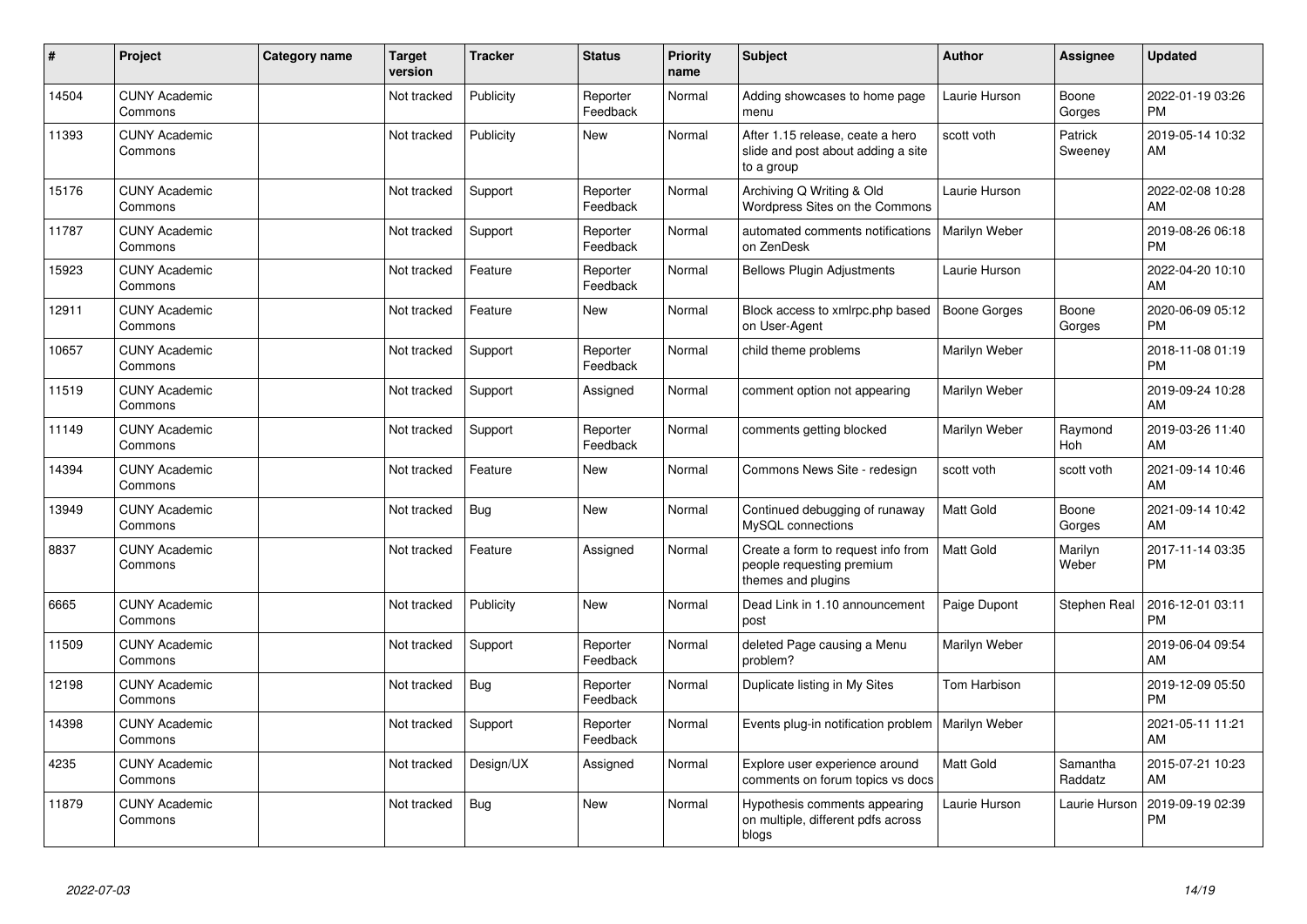| #     | <b>Project</b>                  | Category name | <b>Target</b><br>version | <b>Tracker</b> | <b>Status</b>        | <b>Priority</b><br>name | <b>Subject</b>                                                                                                                               | Author                 | <b>Assignee</b>       | <b>Updated</b>                |
|-------|---------------------------------|---------------|--------------------------|----------------|----------------------|-------------------------|----------------------------------------------------------------------------------------------------------------------------------------------|------------------------|-----------------------|-------------------------------|
| 9908  | <b>CUNY Academic</b><br>Commons |               | Not tracked              | Feature        | <b>New</b>           | Normal                  | Is it possible to send email<br>updates to users (or an email<br>address not on the list) for only a<br>single page AFTER being<br>prompted? | <b>Michael Shields</b> | scott voth            | 2018-06-11 01:34<br><b>PM</b> |
| 10678 | <b>CUNY Academic</b><br>Commons |               | Not tracked              | Bug            | Reporter<br>Feedback | High                    | Newsletter Plugin Not Sending<br>Out Newsletters                                                                                             | Mark Webb              | Boone<br>Gorges       | 2019-09-16 09:38<br><b>PM</b> |
| 10262 | <b>CUNY Academic</b><br>Commons |               | Not tracked              | Bug            | Reporter<br>Feedback | Normal                  | Newsletter Plugin: Broken Image<br>at Bottom of All Newsletters                                                                              | Mark Webb              | Raymond<br><b>Hoh</b> | 2018-08-30 05:17<br><b>PM</b> |
| 12436 | <b>CUNY Academic</b><br>Commons |               | Not tracked              | Bug            | Assigned             | Normal                  | Nightly system downtime                                                                                                                      | Boone Gorges           |                       | 2020-08-01 09:30<br>AM        |
| 12004 | <b>CUNY Academic</b><br>Commons |               | Not tracked              | Support        | Reporter<br>Feedback | Normal                  | Notifications for spam blog<br>comments                                                                                                      | Gina Cherry            | Raymond<br>Hoh        | 2019-11-01 12:05<br><b>PM</b> |
| 14475 | <b>CUNY Academic</b><br>Commons |               | Not tracked              | Publicity      | <b>New</b>           | Normal                  | <b>OER Showcase Page</b>                                                                                                                     | Laurie Hurson          | Laurie Hurson         | 2021-09-14 10:46<br>AM        |
| 8607  | <b>CUNY Academic</b><br>Commons |               | Not tracked              | Support        | New                  | Normal                  | Paypal?                                                                                                                                      | Marilyn Weber          | Matt Gold             | 2018-05-15 01:37<br><b>PM</b> |
| 2612  | <b>CUNY Academic</b><br>Commons |               | Not tracked              | Publicity      | Assigned             | Normal                  | Pinterest site for the Commons                                                                                                               | local admin            | Sarah<br>Morgano      | 2016-03-04 11:19<br>AM        |
| 14629 | <b>CUNY Academic</b><br>Commons |               | Not tracked              | Bug            | Reporter<br>Feedback | Normal                  | Possible Post Order Bug?                                                                                                                     | <b>Syelle Graves</b>   |                       | 2021-09-14 10:47<br>AM        |
| 11771 | <b>CUNY Academic</b><br>Commons |               | Not tracked              | Support        | Reporter<br>Feedback | Normal                  | post displays in sections                                                                                                                    | Marilyn Weber          |                       | 2019-08-20 10:34<br>AM        |
| 13912 | <b>CUNY Academic</b><br>Commons |               | Not tracked              | Feature        | Hold                 | Low                     | posting "missed schedule"                                                                                                                    | Marilyn Weber          |                       | 2021-02-23 10:46<br>AM        |
| 14900 | <b>CUNY Academic</b><br>Commons |               | Not tracked              | Support        | Reporter<br>Feedback | Normal                  | previous theme?                                                                                                                              | Marilyn Weber          |                       | 2021-10-25 10:31<br>AM        |
| 13286 | <b>CUNY Academic</b><br>Commons |               | Not tracked              | Support        | <b>New</b>           | Normal                  | problem connecting with<br>WordPress app                                                                                                     | Marilyn Weber          | Raymond<br><b>Hoh</b> | 2020-09-08 11:16<br>AM        |
| 14842 | <b>CUNY Academic</b><br>Commons |               | Not tracked              | Support        | Reporter<br>Feedback | Normal                  | Question about widgets and block<br>editor                                                                                                   | Gina Cherry            |                       | 2021-10-06 03:01<br><b>PM</b> |
| 12484 | <b>CUNY Academic</b><br>Commons |               | Not tracked              | Support        | Reporter<br>Feedback | Normal                  | Sign up Code for COIL Course<br>starting in March                                                                                            | Laurie Hurson          | <b>Matt Gold</b>      | 2020-03-02 02:26<br><b>PM</b> |
| 12328 | <b>CUNY Academic</b><br>Commons |               | Not tracked              | Support        | New                  | Normal                  | Sign up Code for Non-CUNY<br>Faculty                                                                                                         | Laurie Hurson          |                       | 2020-01-28 10:25<br>AM        |
| 15816 | <b>CUNY Academic</b><br>Commons |               | Not tracked              | Support        | <b>New</b>           | Normal                  | slow loading at SPS                                                                                                                          | Marilyn Weber          |                       | 2022-04-05 01:26<br><b>PM</b> |
| 5298  | <b>CUNY Academic</b><br>Commons |               | Not tracked              | Publicity      | <b>New</b>           | Normal                  | Survey Pop-Up Text                                                                                                                           | Samantha Raddatz       | Samantha<br>Raddatz   | 2016-03-22 12:27<br><b>PM</b> |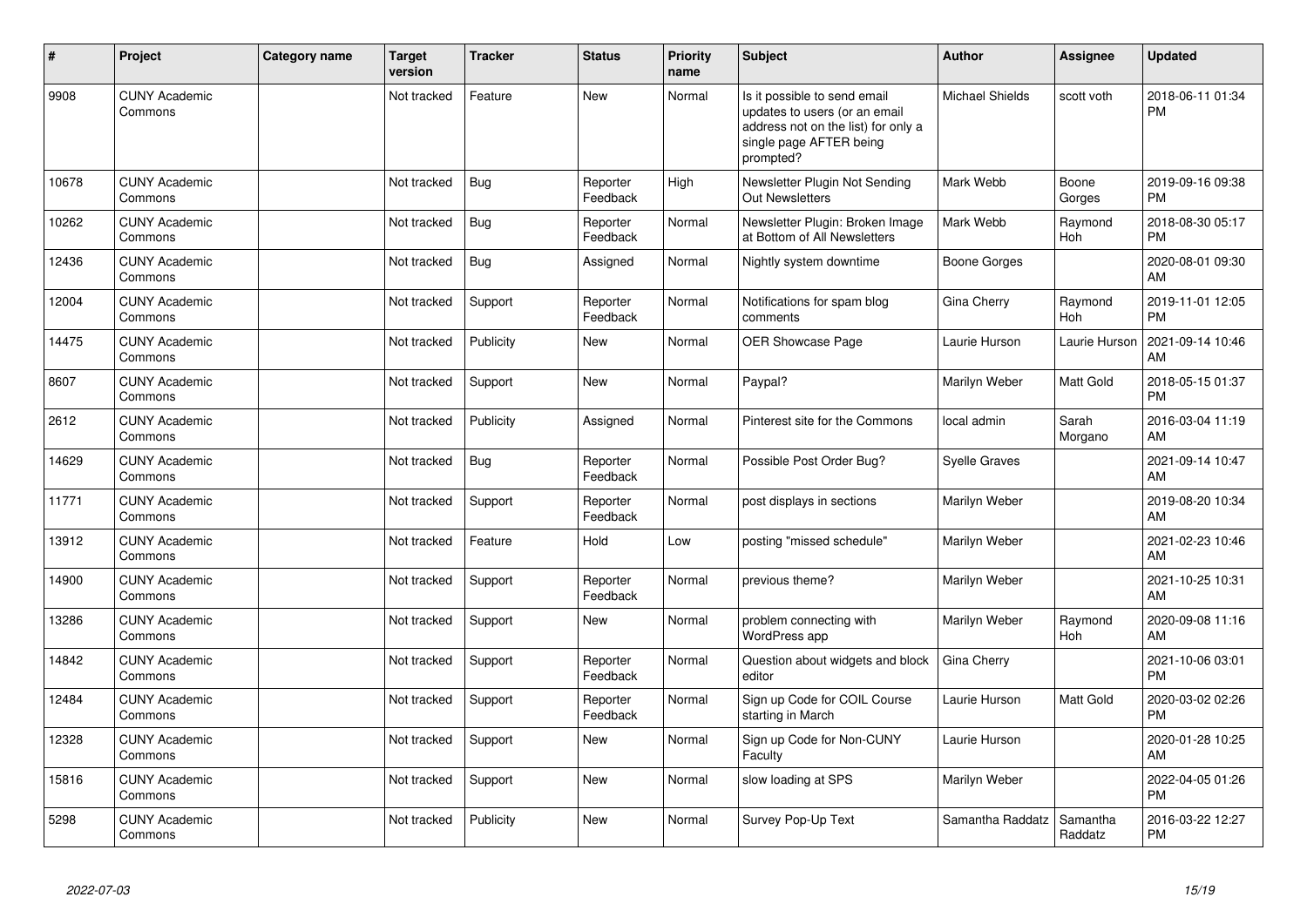| #     | Project                         | <b>Category name</b>      | <b>Target</b><br>version | <b>Tracker</b> | <b>Status</b>        | <b>Priority</b><br>name | <b>Subject</b>                                                          | <b>Author</b>           | <b>Assignee</b>     | <b>Updated</b>                |
|-------|---------------------------------|---------------------------|--------------------------|----------------|----------------------|-------------------------|-------------------------------------------------------------------------|-------------------------|---------------------|-------------------------------|
| 7828  | <b>CUNY Academic</b><br>Commons |                           | Not tracked              | Feature        | Assigned             | Normal                  | Theme Assessment 2017                                                   | Margaret Galvan         | Margaret<br>Galvan  | 2017-05-02 10:41<br><b>PM</b> |
| 14538 | <b>CUNY Academic</b><br>Commons |                           | Not tracked              | Support        | Reporter<br>Feedback | Normal                  | <b>Weebly To Commons</b>                                                | Laurie Hurson           |                     | 2021-09-14 10:47<br>AM        |
| 6644  | <b>CUNY Academic</b><br>Commons |                           | Not tracked              | <b>Bug</b>     | Reporter<br>Feedback | High                    | White Screen at Login Pge                                               | Luke Waltzer            | Raymond<br>Hoh      | 2016-11-21 10:34<br><b>PM</b> |
| 11517 | <b>CUNY Academic</b><br>Commons |                           | Not tracked              | Feature        | Assigned             | Normal                  | wp-accessibility plugin should not<br>strip 'target=" blank" by default | Boone Gorges            | Laurie Hurson       | 2019-09-24 09:57<br>AM        |
| 10839 | <b>CUNY Academic</b><br>Commons | About page                | Not tracked              | Support        | New                  | Normal                  | <b>Mission Statement Needs</b><br>Revision                              | scott voth              | Matt Gold           | 2018-12-26 10:58<br>AM        |
| 2666  | <b>CUNY Academic</b><br>Commons | About page                | Not tracked              | Documentation  | Assigned             | Normal                  | <b>Update About Text</b>                                                | Chris Stein             | Luke Waltzer        | 2016-03-04 11:19<br>AM        |
| 15210 | <b>CUNY Academic</b><br>Commons | Analytics                 | Not tracked              | Design/UX      | <b>New</b>           | Normal                  | Google Analytics improvements                                           | Colin McDonald          | Boone<br>Gorges     | 2022-05-24 10:47<br>AM        |
| 5679  | <b>CUNY Academic</b><br>Commons | Analytics                 | Not tracked              | Feature        | <b>New</b>           | Normal                  | Logged In Users for GA                                                  | <b>Valerie Townsend</b> | Valerie<br>Townsend | 2016-06-11 09:49<br>AM        |
| 4972  | <b>CUNY Academic</b><br>Commons | Analytics                 | Not tracked              | Bug            | New                  | Normal                  | <b>Newsletter Analytics</b>                                             | Stephen Real            | Matt Gold           | 2015-12-09 12:54<br><b>PM</b> |
| 4070  | <b>CUNY Academic</b><br>Commons | Analytics                 | Not tracked              | Support        | Assigned             | Normal                  | Request for JITP site analytics                                         | <b>Matt Gold</b>        | Seth Persons        | 2016-02-23 03:09<br><b>PM</b> |
| 12350 | <b>CUNY Academic</b><br>Commons | <b>Blogs (BuddyPress)</b> | Not tracked              | Support        | Reporter<br>Feedback | Normal                  | URL creation problem                                                    | Marilyn Weber           |                     | 2020-02-03 11:27<br>AM        |
| 14994 | <b>CUNY Academic</b><br>Commons | cdev.gc.cuny.edu          | Not tracked              | Support        | In Progress          | Normal                  | Clear Cache on CDEV                                                     | scott voth              | Raymond<br>Hoh      | 2021-12-07 03:51<br><b>PM</b> |
| 9060  | <b>CUNY Academic</b><br>Commons | Commons In A Box          | Not tracked              | <b>Bug</b>     | Hold                 | Normal                  | Problems with CBox image library<br>upload                              | Lisa Rhody              | Raymond<br>Hoh      | 2018-01-10 03:26<br><b>PM</b> |
| 4027  | <b>CUNY Academic</b><br>Commons | Commons In A Box          | Not tracked              | Design/UX      | Assigned             | Normal                  | Usability review of CBOX update<br>procedures                           | <b>Matt Gold</b>        | Samantha<br>Raddatz | 2015-05-11 06:36<br><b>PM</b> |
| 11556 | <b>CUNY Academic</b><br>Commons | Courses                   | Not tracked              | Bug            | Reporter<br>Feedback | Normal                  | Instructor name given in course<br>listing                              | Tom Harbison            |                     | 2019-06-25 04:12<br><b>PM</b> |
| 12438 | <b>CUNY Academic</b><br>Commons | Courses                   | Not tracked              | Bug            | New                  | Normal                  | Site appearing twice                                                    | Laurie Hurson           | Boone<br>Gorges     | 2020-02-18 01:34<br><b>PM</b> |
| 9420  | <b>CUNY Academic</b><br>Commons | cuny.is                   | Not tracked              | Feature        | New                  | Normal                  | Request for http://cuny.is/streams                                      | Raffi<br>Khatchadourian | Marilyn<br>Weber    | 2018-04-02 10:08<br>AM        |
| 8902  | <b>CUNY Academic</b><br>Commons | Design                    | Not tracked              | Feature        | Assigned             | Normal                  | Report back on research on<br><b>BuddyPress themes</b>                  | Matt Gold               | Michael Smith       | 2017-11-10 12:31<br><b>PM</b> |
| 3524  | <b>CUNY Academic</b><br>Commons | Documentation             | Not tracked              | Documentation  | Assigned             | Normal                  | Post describing all you can do<br>when starting up a new blog/group     | <b>Matt Gold</b>        | scott voth          | 2014-10-04 12:56<br><b>PM</b> |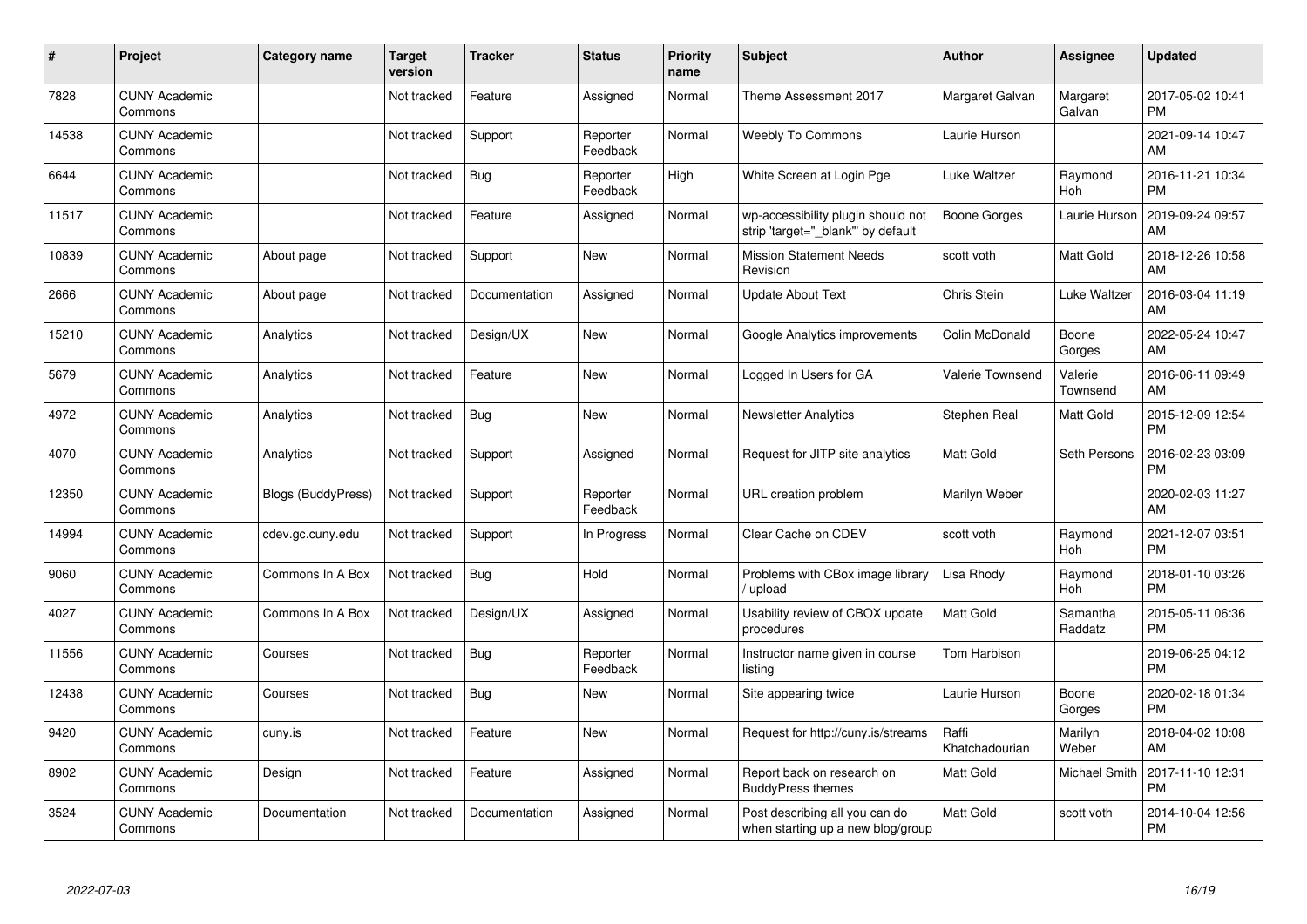| #     | Project                         | <b>Category name</b>           | <b>Target</b><br>version | <b>Tracker</b> | <b>Status</b>        | Priority<br>name | <b>Subject</b>                                                              | <b>Author</b>           | <b>Assignee</b>     | <b>Updated</b>                |
|-------|---------------------------------|--------------------------------|--------------------------|----------------|----------------------|------------------|-----------------------------------------------------------------------------|-------------------------|---------------------|-------------------------------|
| 10982 | <b>CUNY Academic</b><br>Commons | Domain Mapping                 | Not tracked              | Support        | Reporter<br>Feedback | Normal           | <b>CNAME</b> question                                                       | scott voth              |                     | 2019-01-22 04:29<br><b>PM</b> |
| 11493 | <b>CUNY Academic</b><br>Commons | Domain Mapping                 | Not tracked              | Support        | Reporter<br>Feedback | Normal           | Domain Mapping Request - Talia<br>Schaffer                                  | scott voth              | Matt Gold           | 2019-08-06 08:39<br>AM        |
| 9979  | <b>CUNY Academic</b><br>Commons | <b>Email Notifications</b>     | Not tracked              | Bug            | Reporter<br>Feedback | Normal           | Reports of slow email activation<br>emails                                  | <b>Matt Gold</b>        | Boone<br>Gorges     | 2018-08-29 09:40<br><b>PM</b> |
| 11077 | <b>CUNY Academic</b><br>Commons | Events                         | Not tracked              | Feature        | Reporter<br>Feedback | Normal           | Show event category description<br>in event list view                       | Raffi<br>Khatchadourian |                     | 2019-02-12 10:38<br><b>PM</b> |
| 5317  | <b>CUNY Academic</b><br>Commons | <b>Group Blogs</b>             | Not tracked              | <b>Bug</b>     | Reporter<br>Feedback | Normal           | Notifications of New Post Didn't<br>Come                                    | Luke Waltzer            | Samantha<br>Raddatz | 2016-03-21 10:41<br><b>PM</b> |
| 13328 | <b>CUNY Academic</b><br>Commons | Group Forums                   | Not tracked              | Bug            | Reporter<br>Feedback | Normal           | cross-posting in two related<br>groups                                      | Marilyn Weber           | Raymond<br>Hoh      | 2020-09-15 10:39<br><b>PM</b> |
| 7928  | <b>CUNY Academic</b><br>Commons | Group Forums                   | Not tracked              | Bug            | New                  | Normal           | Duplicate Forum post                                                        | Luke Waltzer            | Raymond<br>Hoh      | 2017-04-11 09:27<br><b>PM</b> |
| 9015  | <b>CUNY Academic</b><br>Commons | Groups (misc)                  | Not tracked              | Outreach       | Assigned             | Normal           | Email group admins the email<br>addresses of their groups                   | Matt Gold               | Matt Gold           | 2018-01-02 09:54<br>AM        |
| 11883 | <b>CUNY Academic</b><br>Commons | Help/Codex                     | Not tracked              | Support        | New                  | Normal           | Need Embedding Help Page<br>Update (Tableau)                                | Anthony Wheeler         | scott voth          | 2019-09-24 08:49<br>AM        |
| 12392 | <b>CUNY Academic</b><br>Commons | Help/Codex                     | Not tracked              | Documentation  | <b>New</b>           | Normal           | <b>Updates to Common Commons</b><br>Questions on Help Page                  | scott voth              | Margaret<br>Galvan  | 2020-02-11 10:53<br>AM        |
| 6995  | <b>CUNY Academic</b><br>Commons | Home Page                      | Not tracked              | <b>Bug</b>     | Assigned             | Normal           | member filter on homepage not<br>working                                    | Matt Gold               | Raymond<br>Hoh      | 2016-12-11 09:46<br><b>PM</b> |
| 3230  | <b>CUNY Academic</b><br>Commons | Internal Tools and<br>Workflow | Not tracked              | Feature        | Assigned             | High             | Scripts for quicker<br>provisioning/updating of<br>development environments | Boone Gorges            | Boone<br>Gorges     | 2016-01-26 04:54<br><b>PM</b> |
| 12382 | <b>CUNY Academic</b><br>Commons | Membership                     | Not tracked              | Support        | New                  | Normal           | Email request change                                                        | Marilyn Weber           | Marilyn<br>Weber    | 2020-02-06 12:56<br><b>PM</b> |
| 3565  | <b>CUNY Academic</b><br>Commons | My Commons                     | Not tracked              | Documentation  | <b>New</b>           | Normal           | Load Newest inconsistencies                                                 | Chris Stein             | scott voth          | 2015-11-09 01:16<br><b>PM</b> |
| 8440  | <b>CUNY Academic</b><br>Commons | Onboarding                     | Not tracked              | Bug            | <b>New</b>           | Normal           | Create Test Email Accounts for<br><b>Onboarding Project</b>                 | Stephen Real            | Stephen Real        | 2017-08-01 09:49<br><b>PM</b> |
| 10794 | <b>CUNY Academic</b><br>Commons | Performance                    | Not tracked              | Bug            | New                  | Normal           | Memcached connection<br>occasionally breaks                                 | Boone Gorges            | Boone<br>Gorges     | 2018-12-06 03:30<br><b>PM</b> |
| 15242 | <b>CUNY Academic</b><br>Commons | Performance                    | Not tracked              | <b>Bug</b>     | Reporter<br>Feedback | Normal           | Slugist site                                                                | Raffi<br>Khatchadourian | Boone<br>Gorges     | 2022-02-07 11:14<br>AM        |
| 9643  | <b>CUNY Academic</b><br>Commons | Publicity                      | Not tracked              | Feature        | New                  | Normal           | Create a page on the Commons<br>for logos etc.                              | Stephen Real            | Stephen Real        | 2018-04-24 10:53<br>AM        |
| 6115  | <b>CUNY Academic</b><br>Commons | Publicity                      | Not tracked              | Feature        | Assigned             | Normal           | create digital signage for GC                                               | Matt Gold               | scott voth          | 2016-10-11 10:09<br><b>PM</b> |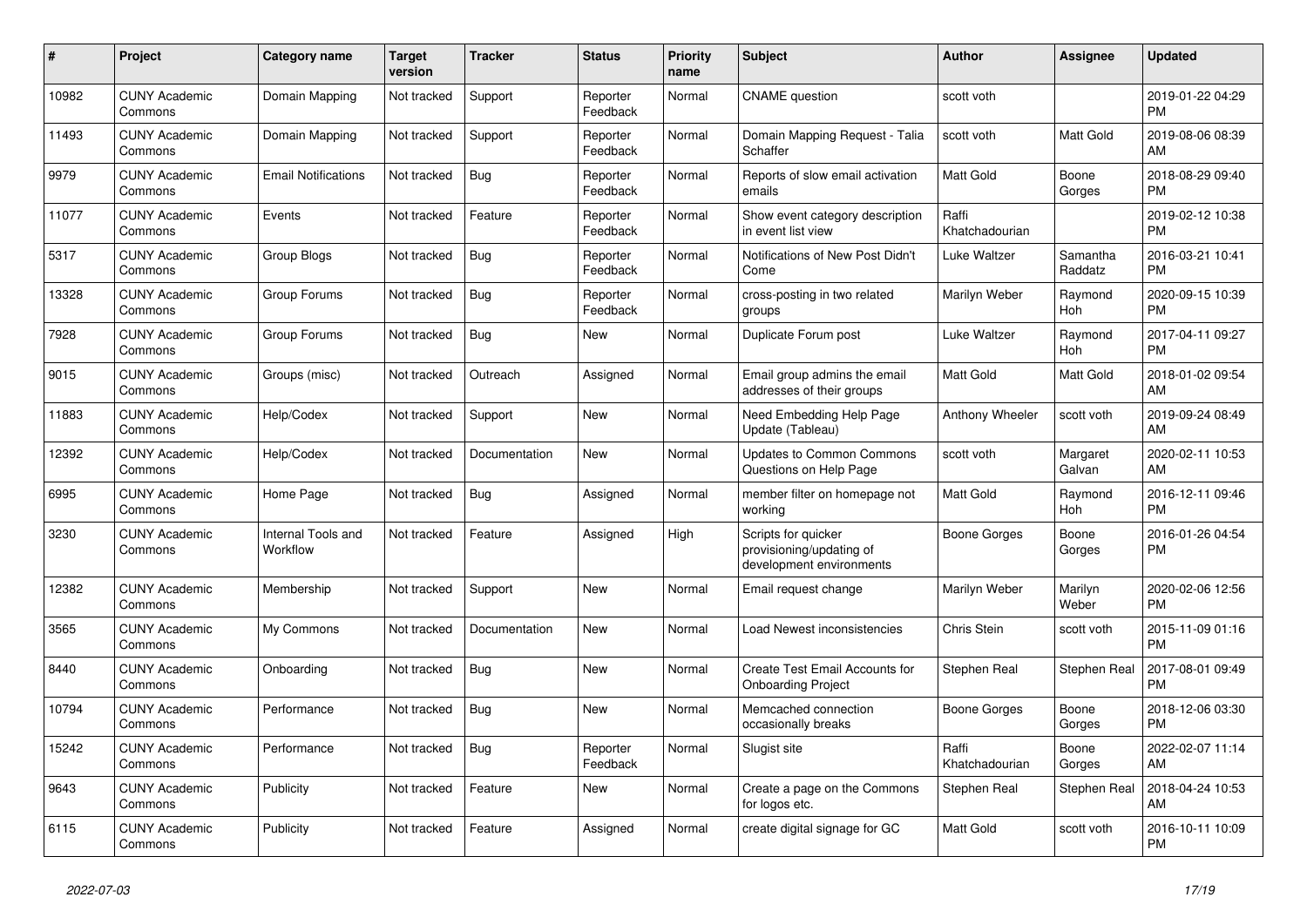| #     | Project                         | <b>Category name</b> | <b>Target</b><br>version | <b>Tracker</b> | <b>Status</b>        | Priority<br>name | <b>Subject</b>                                                    | <b>Author</b>    | <b>Assignee</b>    | <b>Updated</b>                |
|-------|---------------------------------|----------------------|--------------------------|----------------|----------------------|------------------|-------------------------------------------------------------------|------------------|--------------------|-------------------------------|
| 12247 | <b>CUNY Academic</b><br>Commons | Publicity            | Not tracked              | Support        | <b>New</b>           | Normal           | <b>Screenshot of First Commons</b><br>Homepage                    | scott voth       | scott voth         | 2020-01-14 12:08<br><b>PM</b> |
| 3615  | <b>CUNY Academic</b><br>Commons | Redmine              | Not tracked              | Feature        | <b>New</b>           | Low              | Create Redmine issues via email                                   | Dominic Giglio   | Boone<br>Gorges    | 2017-11-16 11:36<br>AM        |
| 10273 | <b>CUNY Academic</b><br>Commons | Registration         | Not tracked              | Support        | Reporter<br>Feedback | Normal           | users combining CF and campus<br>address                          | Marilyn Weber    |                    | 2019-09-18 10:58<br>AM        |
| 6671  | <b>CUNY Academic</b><br>Commons | Reply By Email       | Not tracked              | Bug            | Assigned             | Normal           | "Post too often" RBE error<br>message                             | <b>Matt Gold</b> | Raymond<br>Hoh     | 2016-11-11 09:55<br>AM        |
| 13430 | <b>CUNY Academic</b><br>Commons | Reply By Email       | Not tracked              | <b>Bug</b>     | <b>New</b>           | Normal           | Delay in RBE                                                      | Luke Waltzer     | Raymond<br>Hoh     | 2020-10-13 11:16<br>AM        |
| 8976  | <b>CUNY Academic</b><br>Commons | Reply By Email       | Not tracked              | Feature        | Assigned             | Normal           | Package RBE new topics posting?                                   | <b>Matt Gold</b> | Raymond<br>Hoh     | 2017-12-04 02:34<br><b>PM</b> |
| 8991  | <b>CUNY Academic</b><br>Commons | Reply By Email       | Not tracked              | Bug            | Hold                 | Normal           | RBE duplicate email message<br>issue                              | Matt Gold        | Raymond<br>Hoh     | 2018-02-18 08:53<br><b>PM</b> |
| 3369  | <b>CUNY Academic</b><br>Commons | Reply By Email       | Not tracked              | Outreach       | Hold                 | Normal           | Release reply by email to WP<br>plugin directory                  | Matt Gold        | Raymond<br>Hoh     | 2016-03-01 12:46<br><b>PM</b> |
| 9729  | <b>CUNY Academic</b><br>Commons | <b>SEO</b>           | Not tracked              | Support        | New                  | Normal           | 503 Errors showing on<br>newlaborforum.cuny.edu                   | Diane Krauthamer | Raymond<br>Hoh     | 2018-05-22 04:48<br><b>PM</b> |
| 13975 | <b>CUNY Academic</b><br>Commons | Social Paper         | Not tracked              | Support        | Reporter<br>Feedback | Normal           | can't approve comments on Social<br>Paper paper                   | Marilyn Weber    |                    | 2021-02-12 09:33<br>AM        |
| 8898  | <b>CUNY Academic</b><br>Commons | Social Paper         | Not tracked              | Feature        | Assigned             | Normal           | Usage data on docs and social<br>paper                            | Matt Gold        | Matt Gold          | 2017-11-16 11:32<br>AM        |
| 8666  | <b>CUNY Academic</b><br>Commons | Teaching             | Not tracked              | Documentation  | Assigned             | Normal           | Create Teaching on the Commons<br>Resource Page                   | <b>Matt Gold</b> | Laurie Hurson      | 2019-09-23 03:16<br><b>PM</b> |
| 6298  | <b>CUNY Academic</b><br>Commons | User Experience      | Not tracked              | Design/UX      | Assigned             | Normal           | Examine data from survey                                          | Matt Gold        | Margaret<br>Galvan | 2016-10-14 12:16<br><b>PM</b> |
| 9941  | <b>CUNY Academic</b><br>Commons | Wiki                 | Not tracked              | Support        | Assigned             | Normal           | Wiki functionality                                                | Matt Gold        | Boone<br>Gorges    | 2018-06-26 10:57<br>AM        |
| 11449 | <b>CUNY Academic</b><br>Commons | WordPress - Media    | Not tracked              | Support        | Reporter<br>Feedback | Normal           | Cloning Media Library for JITP<br>from Staging to Production Site | Patrick DeDauw   | Boone<br>Gorges    | 2019-05-13 12:00<br><b>PM</b> |
| 11386 | <b>CUNY Academic</b><br>Commons | WordPress - Media    | Not tracked              | Support        | Reporter<br>Feedback | Normal           | disappearing images                                               | scott voth       | Boone<br>Gorges    | 2019-05-14 10:32<br>AM        |
| 14483 | <b>CUNY Academic</b><br>Commons | WordPress - Media    | Not tracked              | Bug            | Reporter<br>Feedback | Normal           | Wordpress PDF Embed Stopped<br>Working after JITP Media Clone     | Patrick DeDauw   | Boone<br>Gorges    | 2021-05-20 01:51<br><b>PM</b> |
| 14983 | <b>CUNY Academic</b><br>Commons | WordPress (misc)     | Not tracked              | Support        | Reporter<br>Feedback | Normal           | "Read More" tag not working                                       | Rebecca Krisel   | Raymond<br>Hoh     | 2021-11-23 01:17<br><b>PM</b> |
| 11624 | <b>CUNY Academic</b><br>Commons | WordPress (misc)     | Not tracked              | Support        | <b>New</b>           | Normal           | Change pages into posts or swap<br>database for a Commons site?   | Stephen Klein    | Raymond<br>Hoh     | 2019-07-09 11:04<br>AM        |